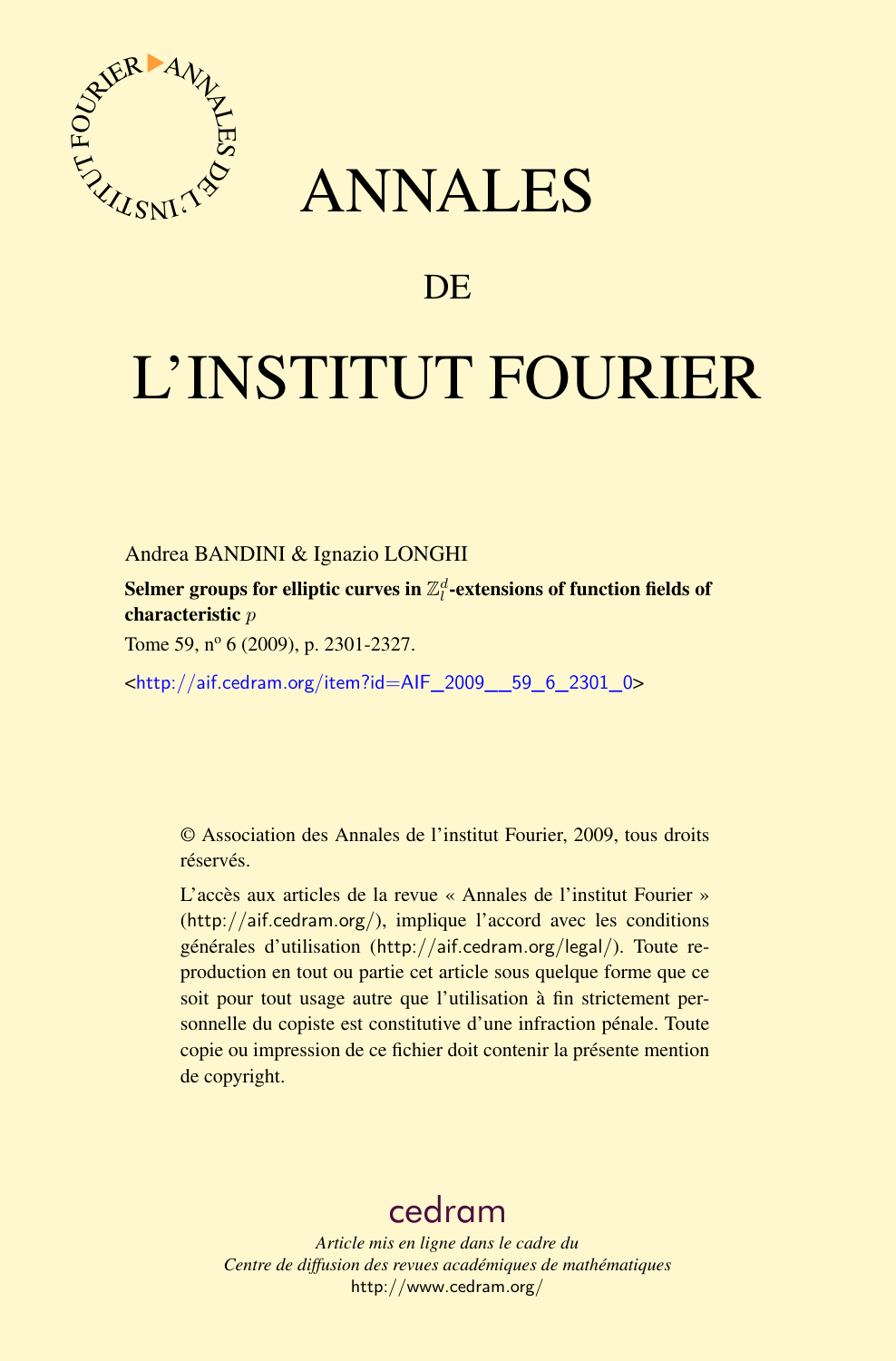## SELMER GROUPS FOR ELLIPTIC CURVES IN  $\mathbb{Z}_l^d$ -EXTENSIONS OF FUNCTION FIELDS OF CHARACTERISTIC *p*

#### **by Andrea BANDINI & Ignazio LONGHI**

ABSTRACT. — Let *F* be a function field of characteristic  $p > 0$ ,  $\mathcal{F}/F$  a  $\mathbb{Z}_l^d$ . extension (for some prime  $l \neq p$ ) and  $E/F$  a non-isotrivial elliptic curve. We study the behaviour of the *r*-parts of the Selmer groups (*r* any prime) in the subextensions of *F* via appropriate versions of Mazur's Control Theorem. As a consequence we prove that the limit of the Selmer groups is a cofinitely generated (in some cases cotorsion) module over the Iwasawa algebra of  $\mathcal{F}/F$ .

RÉSUMÉ. — Soit *F* un corps de fonctions de caractéristique  $p > 0$ ,  $\mathcal{F}/F$  une  $\mathbb{Z}_l^d$ -extension (pour un nombre premier  $l \neq p$ ) et  $E/F$  une courbe elliptique non- $\mathbb{E}_l$  extension (pour un nombre premier  $\ell \neq p$ ) et  $\mathbb{E}_l$  une courbe employee non-<br>isotrivale. Nous étudions le comportement des *r*-parties des groupes de Selmer pour les sous-extensions de *F* par des variantes du Théorème de contrôle de Mazur. Conséquemment, nous démontrons que la limite des groupes de Selmer est un module finiment co-engendré (parfois de cotorsion) sur l'algèbre d'Iwasawa de *F/F*.

#### **1. Introduction**

Let *F* be a function field (in the whole paper function field means a field of transcendence degree 1 over its constant field) with constant field  $\mathbb F$  and intermediate extension between  $\mathbb{F}_p$  (the field with  $p$  elements) and a (fixed) algebraic closure  $\overline{\mathbb{F}}_p$  of  $\mathbb{F}_p$ . Let  $E/F$  be a non-isotrivial elliptic curve (*i.e.*,  $j(E) \notin \mathbb{F}$  and assume that *E* has good or split multiplicative reduction at all primes of  $F$  (it is always possible to reduce to this situation by simply taking a finite extension of *F*).

Let *l* be a prime different from *p*, let  $\mathcal{F}/F$  be a  $\mathbb{Z}_l^d$ -extension of *F* with Galois group  $\Gamma$  (the case  $l = p$  has been developed in [\[2\]](#page-26-0) for global function fields). Denote by  $\Lambda := \mathbb{Z}_l[[\Gamma]]$  the associated Iwasawa algebra. Let  $\mathbb{F}_p^{(l)}$  be

Keywords: Selmer groups, elliptic curves, function fields, Iwasawa theory. Math. classification: 11G05, 11R23.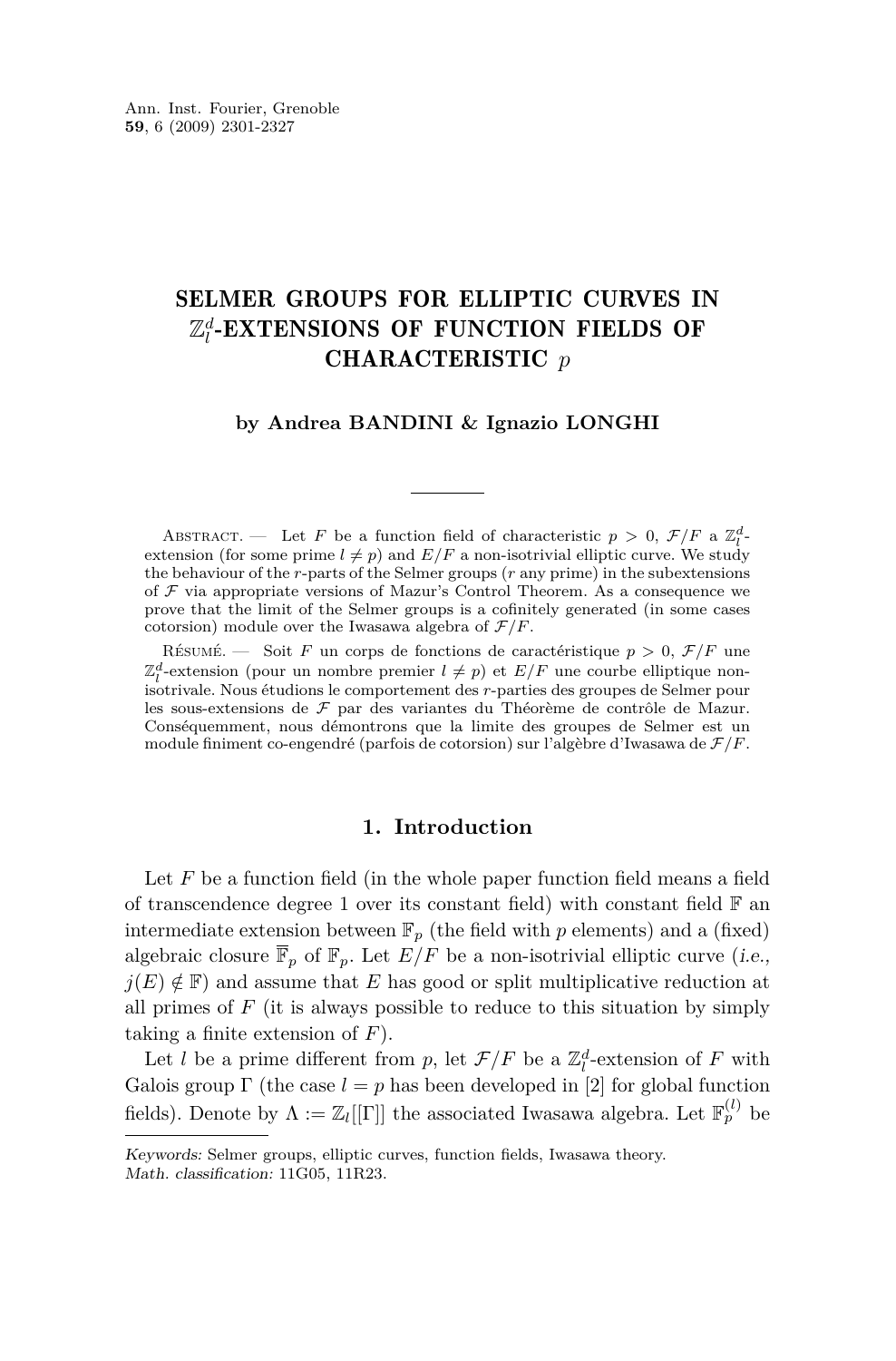<span id="page-2-0"></span>the unique  $\mathbb{Z}_l$ -extension of  $\mathbb{F}_p$ . If  $\mathbb{F}_p^{(l)} \not\subset \mathbb{F}$  then there is only one  $\mathbb{Z}_l$ -extension of  $F$ , namely the arithmetic one, obtained by extending scalars from  $F$ to  $\mathbb{F}_p^{(l)}\mathbb{F}$  (see Proposition [4.3\)](#page-11-0); we recall that this extension is everywhere unramified. On the other hand, if, for example,  $\mathbb{F}$  contains  $\mu_{l^{\infty}}$  (the roots of unity of *l*-power order) then Kummer theory produces lots of examples of disjoint  $\mathbb{Z}_l$ -extensions of *F* (see the Appendix).

In section 2 we will define the *r*-part (*r* any prime) of the Selmer group of *E*,  $\text{Sel}_F(L)_r$ , for any algebraic extension *L* of *F*. Our goal is to study the structure of  $\operatorname{Sel}_E(\mathcal{F})_r$  (actually of its Pontrjagin dual) as a  $\mathbb{Z}_r[[\Gamma]]$ -module.

Not surprisingly the most interesting case happens to be  $r = l$ . Let S be the Pontrjagin dual of  $\textnormal{Sel}_{E}(\mathcal{F})$ *l*: its structure depends, among other things, on the base field F. Namely we have different results depending on whether  $\mathbb{F}_p^{(l)} \subset \mathbb{F}$  or not. In section [4,](#page-10-0) we shall prove the following

THEOREM 1.1. — Assume that  $\mathbb{F}$  does not contain  $\mathbb{F}_p^{(l)}$ . Then *S* is a finitely generated  $\Lambda$ -module. Moreover if  $\text{Sel}_E(F)_l$  is finite then *S* is  $\Lambda$ torsion.

THEOREM 1.2. — Assume that only finitely many primes of *F* are ramified in  $\mathcal{F}/F$  and that  $\mathbb{F}$  contains  $\mathbb{F}_p^{(l)}$ . Then *S* is a finitely generated  $\Lambda$ module.

Moreover if:

- 1. the ramified primes are of good reduction for *E*;
- 2. for any ramified prime *v*,  $E[l^{\infty}](F_v)$  is finite  $(F_v$  is the completion of *F* at *v*);
- 3.  $\text{Sel}_E(F)_l$  is finite,

then *S* is Λ-torsion.

Remark  $1.3$  — When  $F$  is a global function field, according to the Birch and Swinnerton-Dyer conjecture,  $\text{Sel}_E(F)_l$  is finite if and only if rank  $E(F) = 0$ .

When  $\mathcal{F}/F$  is a  $\mathbb{Z}_l$ -extension and *S* is *Λ*-torsion it is quite easy to prove that  $E(\mathcal{F})$  is finitely generated (see Corollary [4.15\)](#page-20-0). The behaviour of the rank of *E* in an infinite tower of extensions of a function field *K* (in any characteristic) has been addressed by many authors. Among others, Shioda [\[18\]](#page-27-0), Fastenberg [\[5\]](#page-26-0) and Silverman [\[22\]](#page-27-0) have provided examples of elliptic curves with bounded rank in towers of function fields in characteristic 0 and Ulmer [\[25\]](#page-27-0) gives instances of the same phenomenon for elliptic curves over  $\overline{\mathbb{F}}_q(t^{1/r^m})$  (*r* a prime not dividing *q*). In the opposite direction examples of elliptic curves with unbounded rank have been given by Shioda [\[18\]](#page-27-0) for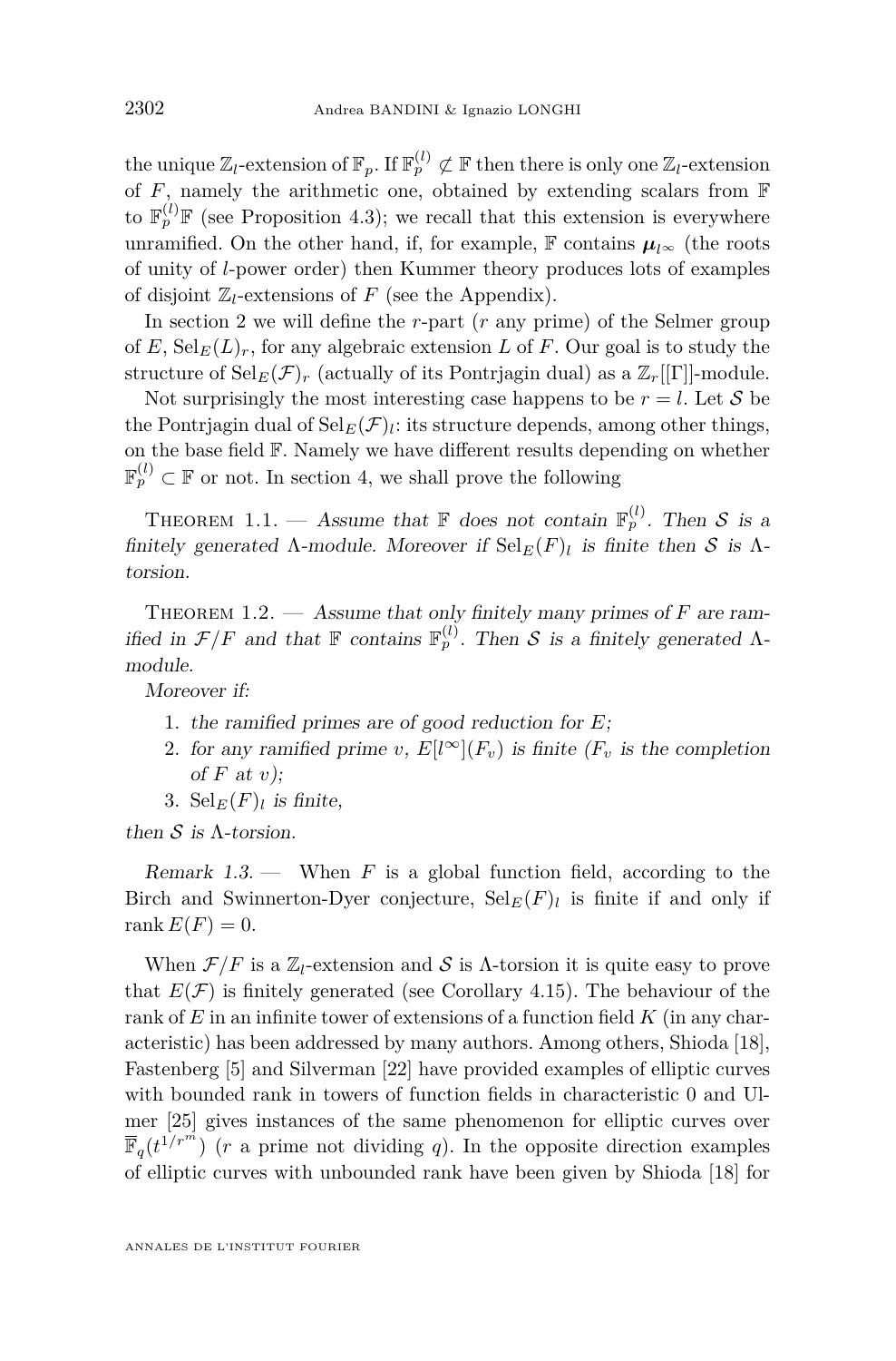<span id="page-3-0"></span>the tower  $\bar{\mathbb{F}}_p(t^{1/r^m})$  and Ulmer [\[24\]](#page-27-0) for  $\mathbb{F}_p(t^{1/r^m})$ . In the same spirit the structure of Selmer groups has been studied by Ellenberg [\[4\]](#page-26-0) from a slightly different (more geometric) viewpoint using formulas on Euler characteristic for Λ-modules.

Since Mazur's classical work [\[10\]](#page-26-0), duals of Selmer groups have provided the algebraic counterpart for *p*-adic *L*-functions in Iwasawa theory of elliptic curves over number fields. In section [4.3.2](#page-20-0) we speculate about such an application of our results when *F* is a global field.

The main tools for the proofs of Theorems [1.1](#page-2-0) and [1.2](#page-2-0) are appropriate versions of Mazur's Control Theorem (originally proved in [\[10\]](#page-26-0); for a different approach, closer to ours, see [\[6\]](#page-26-0) and [\[7\]](#page-26-0)), which we prove in section [4](#page-10-0) as well, and Theorem [3.6,](#page-10-0) a generalization of Nakayama's Lemma which has been proved in [\[1\]](#page-26-0). We follow some of the basic ideas developed in [\[2\]](#page-26-0) for the case  $l = p$ .

Moreover we can prove a version of the control theorem for  $\operatorname{Sel}_E(\mathcal{F})_r$  for  $r \neq l$  as well, but, unfortunately,  $\text{Sel}_E(\mathcal{F})_r$  is a module over  $\mathbb{Z}_r[[\Gamma]]$ , a ring which we know very little about. Nevertheless we can say something on the structure of  $\text{Sel}_E(\mathcal{F})_r$  and we gathered the results on that module in section [5.](#page-22-0)

The paper ends with a short Appendix which provides a classification of  $\mathbb{Z}_{l}^{d}$ -extensions of a field *F* containing  $\mu_{l}$ <sup> $\infty$ .</sup>

Acknowledgements. — The authors would like to thank S. Petersen for comments on an earlier version and for pointing out the idea for the proof of Proposition [4.3,](#page-11-0) F. Trihan and F. Andreatta for helpful suggestions and discussions. We are grateful to the anonymous referee for comments which led to improvements in the paper.

While this paper was written, the second author was supported by a postdoctoral scholarship of Università di Milano.

#### **2. The setting and the Selmer groups**

#### **2.1. Notations**

We list some notations which will be used throughout the paper and briefly describe the setting in which the theory will be developed.

#### 2.1.1. Fields

Let  $L$  be a field: then  $L^{\text{sep}}$  will denote a separable algebraic closure of L and we put  $G_L := \text{Gal}(L^{\text{sep}}/L)$ . Moreover  $\overline{L}$  will denote an algebraic closure of *L*.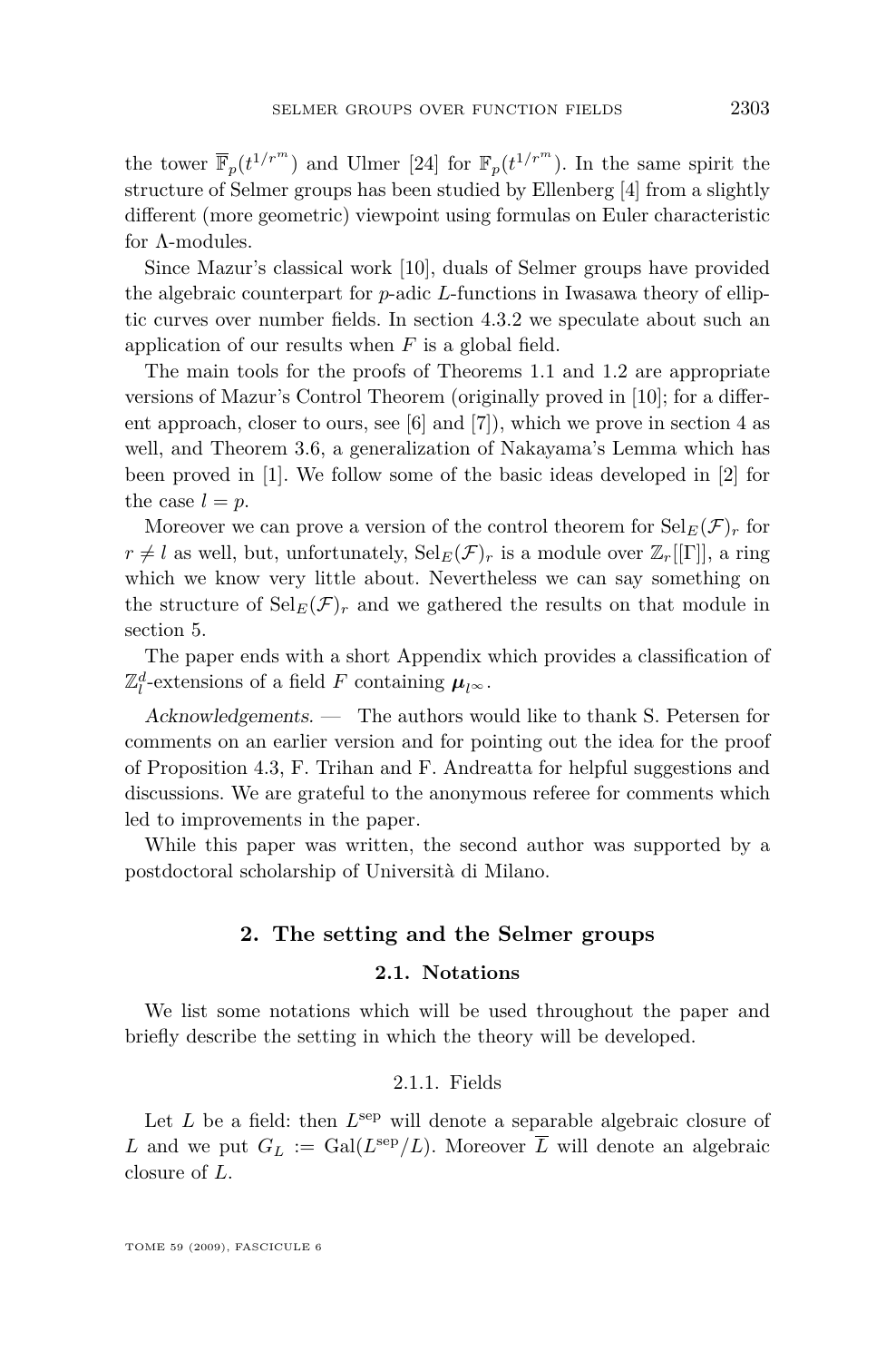If *L* is a global field (or an algebraic extension of such),  $M_L$  will be its set of places. For any place  $v \in M_L$  we let  $L_v$  be the completion of *L* at *v*,  $\mathcal{O}_v$  the ring of integers of  $L_v$ , ord<sub>v</sub> the valuation associated to v and  $\mathbb{L}_v$  the residue field.

As usual,  $\mu_n$  denotes the group of *n*-th roots of 1.

As stated in the introduction, we fix a function field *F* of characteristic  $p > 0$  and an algebraic closure  $\overline{F}$ . Its constant field will be denoted by  $\mathbb{F}$ . Then  $F$  is generated over  $\mathbb F$  by a finite number of transcendental elements  $z_0, \ldots, z_n$  subjected to algebraic relations. These relations are defined over some finite field  $\mathbb{F}_q \subset \mathbb{F}$  for  $q \gg 0$ . Let  $F_0 := \mathbb{F}_q(z_0, \ldots, z_n)$ : then  $F_0$  is a global field,  $F = \mathbb{F}F_0$  and  $Gal(F/F_0) \simeq Gal(\mathbb{F}/\mathbb{F}_q)$ .

For any place  $v \in M_F$  we choose  $\overline{F_v}$  and an embedding  $\overline{F} \hookrightarrow \overline{F_v}$ , so to get a corresponding inclusion  $G_{F_v} \hookrightarrow G_F$ . All algebraic extensions of *F* (resp. of  $F_v$ ) will be assumed to be contained in  $\overline{F}$  (resp. in  $\overline{F_v}$ ).

Script letters will denote infinite extensions of  $F$ ; in particular  $\mathcal{F}/F$  will be a  $\mathbb{Z}_l^d$ -extension with *l* a fixed prime different from *p*. We shall consider a sequence of finite extensions of *F* such that

$$
F \subset F_1 \subset \cdots \subset F_n \subset \cdots \subset \bigcup F_n = \mathcal{F}.
$$

In this setting we let  $\Gamma := \text{Gal}(\mathcal{F}/F)$  and  $\Gamma_n := \text{Gal}(\mathcal{F}/F_n)$  (for any  $n > 0$ ).

For  $\gamma$  an element in a profinite group,  $\langle \gamma \rangle$  will denote the closed subgroup topologically generated by *γ*.

#### 2.1.2. Elliptic curves

We fix a non-isotrivial elliptic curve  $E/F$ , having split multiplicative reduction at all places supporting its conductor. The reader is reminded that then at such places *E* is isomorphic to a Tate curve, i.e.,  $E(F_v) \simeq F_v^*/q_{E,v}^{\mathbb{Z}}$ for some  $q_{E,v}$  (the Tate period at *v*) with  $\text{ord}_v(q_{E,v}) = -\text{ord}_v(j(E)) > 0$ .

For any positive integer *n* let  $E[n]$  be the scheme of *n*-torsion points. Moreover, for any prime *r*, let  $E[r^{\infty}] := \lim_{\longrightarrow} E[r^n]$ .

By the theory of the Tate curve, if *v* is of bad reduction for *E* and  $r \neq p$ one has an isomorphism of Galois modules

$$
E[r^{\infty}](\overline{F_{v}}) \simeq \langle \mu_{r^{\infty}}, \sqrt[r \infty]{q_{E,v}} \rangle / q_{E,v}^{\mathbb{Z}}.
$$

For any  $v \in \mathcal{M}_F$  we choose a minimal Weierstrass equation for *E*. Let  $E_v$ be the reduction of *E* modulo *v* and for any point  $P \in E$  let  $P_v$  be its image in *Ev*.

For all basic facts about elliptic curves, the reader is referred to Silverman's books [\[20\]](#page-27-0) and [\[21\]](#page-27-0).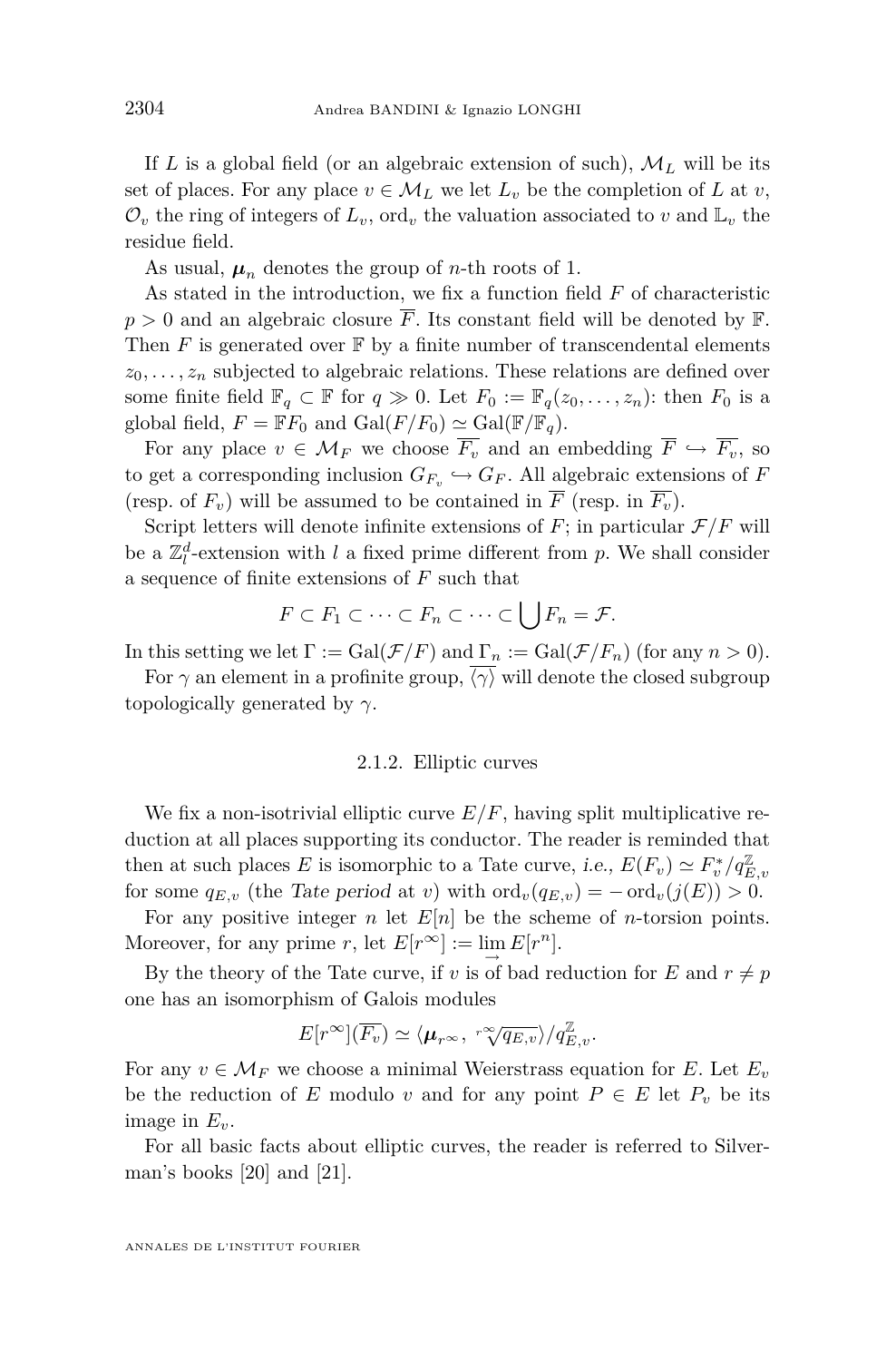<span id="page-5-0"></span>We remark that by increasing  $q$  (if necessary) we can (and will) assume that *E* is defined over the field  $F_0$  described in section [2.1.1.](#page-3-0)

#### 2.1.3. Duals

For *X* a topological abelian group, we denote its Pontrjagin dual by  $X^{\vee}$  := Hom<sub>cont</sub> $(X, \mathbb{C}^*)$ . In the cases considered in this paper, *X* will be a (mostly discrete) topological  $\mathbb{Z}_r$ -module for some prime *r*, so that  $X^\vee$  = Hom<sub>cont</sub> $(X, \mathbb{Q}_r/\mathbb{Z}_r)$  and it has a natural structure of  $\mathbb{Z}_r$ -module.

The reader is reminded that to say that an *R*-module *X* (*R* any ring) is cofinitely generated means that  $X^{\vee}$  is a finitely generated *R*-module. Since  $(X<sup>V</sup>)<sup>V</sup> ≈ X$ , a module X is  $\mathbb{Z}_r$ -cofinitely generated if and only if it is the direct sum of a finite (*r*-primary) abelian group with  $(\mathbb{Q}_r/\mathbb{Z}_r)^t$  for some  $t \in \mathbb{N}$ ; in particular, letting  $X_{\text{div}}$  be the divisible part of X, we see that  $X/X_{\text{div}}$  is finite.

#### **2.2. Selmer groups**

We shall deal with torsion subschemes of the elliptic curve *E*. Since char  $F = p$ , in order to deal with the *p*-torsion we need to consider flat cohomology of group schemes to define the Selmer groups in that case.

For the basic theory of sites and cohomology on a site see [\[11,](#page-26-0) Chapters II, III]. We define our Selmer groups via flat cohomology (for the relation with classical Galois cohomology see Remark [2.2](#page-6-0) below) so, when we write a scheme *X*, we always mean the site  $X_{fl}$ .

Let *L* be an algebraic extension of *F* and  $X_L := \text{Spec } L$ . For any positive integer *m* the group schemes  $E[m]$  and  $E$  define sheaves on  $X_L$  (see [\[11,](#page-26-0) II.1.7]): for example  $E[m](X_L) := E[m](L)$ . Consider the exact sequence

$$
E[m] \hookrightarrow E \xrightarrow{m} E
$$

and take flat cohomology to get

$$
E(L)/mE(L) \hookrightarrow H^1_{fl}(X_L, E[m]) \to H^1_{fl}(X_L, E).
$$

In particular let  $m$  run through the powers  $r^n$  of a prime  $r$ . Taking direct limits one gets an injective map (a "Kummer homomorphism")

$$
\kappa\colon E(L)\otimes \mathbb{Q}_r/\mathbb{Z}_r\hookrightarrow \varinjlim_{\substack{\longrightarrow \\ n}}H^1_{fl}(X_L,E[r^n])=:H^1_{fl}(X_L,E[r^\infty]).
$$

As above one can build local Kummer maps for any place  $v \in M_L$ 

$$
\kappa_v: E(L_v) \otimes \mathbb{Q}_r/\mathbb{Z}_r \hookrightarrow H^1_{fl}(X_{L_v}, E[r^\infty])
$$

where  $X_{L_v} := \text{Spec } L_v$ .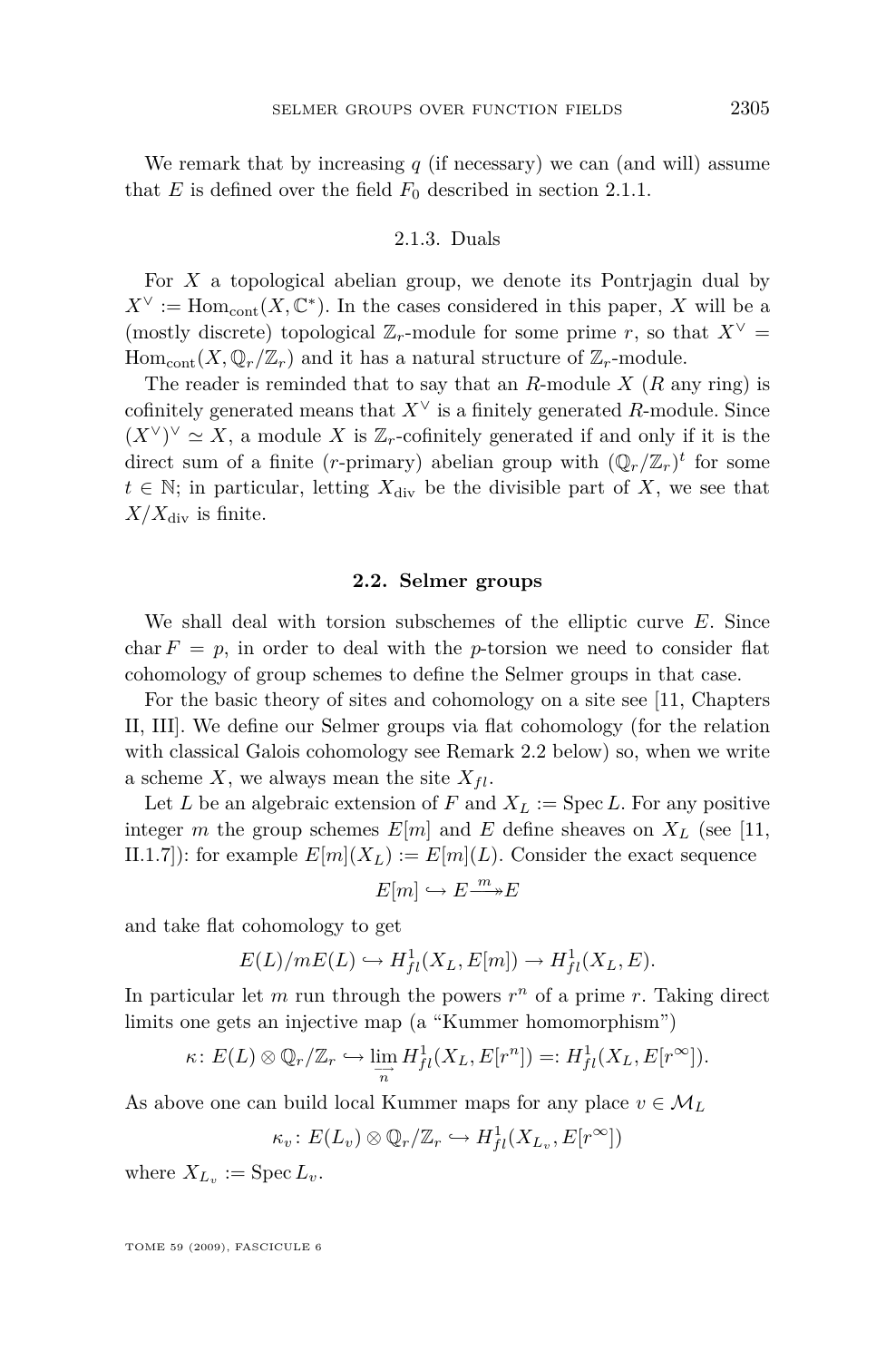<span id="page-6-0"></span>Definition 2.1. — The *r*-part of the Selmer group of *E* over *L*, denoted by  $\text{Sel}_E(L)_r$ , is defined to be

$$
Sel_E(L)_r := \text{Ker}\bigg\{ H^1_{fl}(X_L, E[r^\infty]) \to \prod_{v \in \mathcal{M}_L} H^1_{fl}(X_{L_v}, E[r^\infty]) / \text{Im} \,\kappa_v \bigg\}
$$

where the map is the product of the natural restrictions between cohomology groups.

The reader is reminded that if  $L/F$  is finite then  $\text{Sel}_E(L)_r$  is a cofinitely generated  $\mathbb{Z}_r$ -module. Moreover the Tate-Shafarevich group  $\text{III}(E/L)$  fits into the exact sequence

$$
E(L) \otimes \mathbb{Q}_r/\mathbb{Z}_r \hookrightarrow \mathrm{Sel}_E(L)_r \twoheadrightarrow \mathrm{III}(E/L)[r^{\infty}].
$$

According to the function field version of the Birch and Swinnerton-Dyer conjecture,  $III(E/L)$  is finite for any global function field L. Applying to this last sequence the exact functor  $\text{Hom}(\cdot, \mathbb{Q}_r/\mathbb{Z}_r)$ , it follows that

$$
\operatorname{rank}_{\mathbb{Z}_r} \operatorname{Sel}_E(L)_r^\vee = \operatorname{rank}_{\mathbb{Z}} E(L)
$$

(recall that cohomology groups, hence the Selmer groups, are endowed with the discrete topology).

Fix a  $\mathbb{Z}_l^d$ -extension  $\mathcal{F}/F$  with *l* a prime different from *p*. We will study the behaviour of the *r*-Selmer groups while *L* varies through the subextensions  $F_n$  of  $\mathcal{F}/F$ . Such groups admit natural actions of  $\mathbb{Z}_r$ , because of the torsion of *E*, and of  $\Gamma = \text{Gal}(\mathcal{F}/F)$ . Hence they are modules over the Iwasawa algebra  $\mathbb{Z}_r[[\Gamma]]$ . When  $r = l$  this algebra is (noncanonically) isomorphic to the ring of formal power series  $\mathbb{Z}_l[[T_1,\ldots,T_d]]$  (while, for  $r \neq l$ ,  $\mathbb{Z}_r[[\Gamma]]$  is more mysterious and we know virtually nothing about its structure).

In particular we will be concerned with the natural maps between  $\mathbb{Z}_r[[\Gamma]]$ modules

$$
\mathrm{Sel}_E(F_n)_r \to \mathrm{Sel}_E(\mathcal{F})_r^{\Gamma_n}.
$$

Remark 2.2. — To define  $\text{Sel}_E(L)_r$  (with  $r \neq p$ ) we can also use the sequence

$$
E[r^n](\overline{F}) \hookrightarrow E(F^{\text{sep}}) \xrightarrow{r^n} E(F^{\text{sep}})
$$

and classical Galois  $(= \text{étale})$  cohomology since, in this case,

$$
H^1_{fl}(X_L, E[r^n]) \simeq H^1_{et}(X_L, E[r^n]) \simeq H^1(G_L, E[r^n](\overline{F}))
$$

(see [\[11,](#page-26-0) III.3.9]). To ease notations in this case we shall write  $H^{i}(L, \cdot)$ instead of  $H^i(G_L, \cdot) \simeq H^i_{fl}(X_L, \cdot)$  and write  $E[n]$  for  $E[n](\overline{F})$ , putting  $E[r^{\infty}] := \bigcup E[r^n]$ . In this case the Kummer map

$$
\kappa\colon E(L)\otimes \mathbb{Q}_r/\mathbb{Z}_r\hookrightarrow H^1(L,E[r^\infty])
$$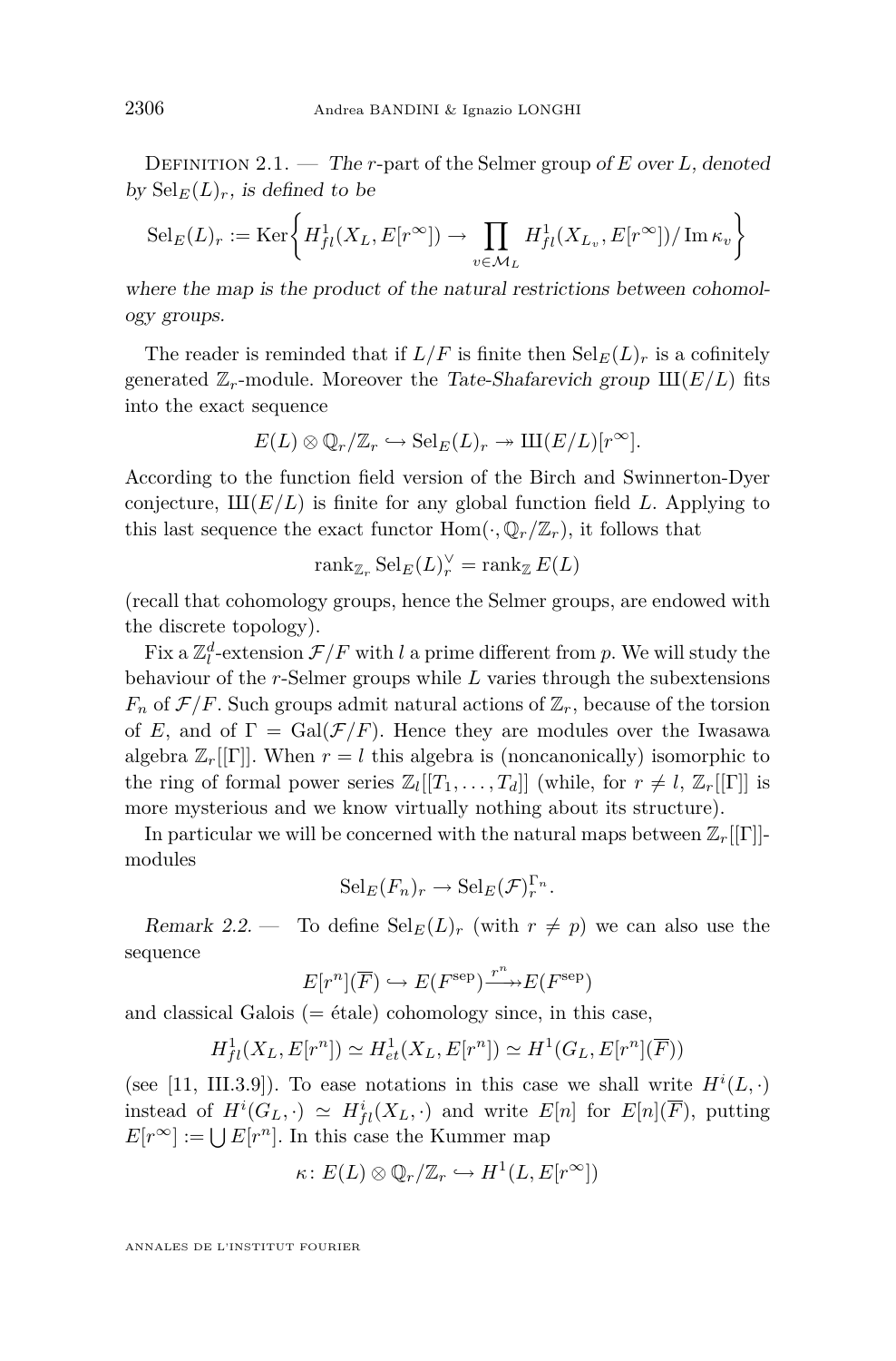<span id="page-7-0"></span>has an explicit description as follows. Let  $\alpha \in E(L) \otimes \mathbb{Q}_r/\mathbb{Z}_r$  be represented by  $\alpha = P \otimes \frac{a}{r^k}$  ( $a \in \mathbb{Z}$ ) and let  $Q \in E(L^{\text{sep}})$  be such that  $aP = r^k Q$ . Then  $\kappa(\alpha) = \varphi_{\alpha}$ , where  $\varphi_{\alpha}(\sigma) := \sigma(Q) - Q$  for any  $\sigma \in G_L$ .

#### **3. Auxiliary lemmas**

We gather here the results which are needed for the proofs of the main theorems. We start by giving a more precise description of  $\text{Im }\kappa$ *v* (following the path traced by Greenberg in [\[6\]](#page-26-0) and [\[7\]](#page-26-0)). In our situation the local conditions for the Selmer groups are easily seen to be often trivial (i.e., Im  $\kappa_v = 0$  in general), a fact which is essentially due to  $r \neq \text{char } F$ .

PROPOSITION 3.1. — Let L be the completion of an algebraic extension of  $F_v$  and  $r$  a prime different from  $p$ : then  $E(L) \otimes \mathbb{Q}_r/\mathbb{Z}_r = 0$  (i.e., the Kummer map has trivial image).

Proof. — This is an easy exercise: see e.g. [\[2,](#page-26-0) Proposition 3.3].  $\Box$ 

The following two lemmas deal with torsion points in abelian extensions of function fields of characteristic *p* both in the global and local case.

LEMMA 3.2. — Let  $\mathcal{F}/F$  be a  $\mathbb{Z}_l^d$ -extension of function fields of characteristic  $p > 0$  and let  $E/F$  be a non-isotrivial elliptic curve. Then the group  $E(\mathcal{F})_{\text{tor}}$  is finite.

Proof (sketch). — One proves a stronger statement: namely, that  $E(L)_{\text{tor}}$  is finite for any abelian extension  $L/F$ . Finiteness of  $E[p^{\infty}](L)$ follows from the fact that points in  $E[p^{\infty}]$  are inseparable over *F* (a proof can be found e.g. in [\[3,](#page-26-0) Proposition 3.8]). For the prime-to-*p* part, it is shown in [\[3,](#page-26-0) Theorem 4.2] that the claim is a consequence of the following facts:

- 1. Gal $(F(E[r])/F)$  contains  $SL_2(\mathbb{F}_r)$  for almost all primes *r*;
- 2. Gal( $F(E[r^{\infty}])/F)$  contains  $S_n$  for some *n* (for any prime  $r \neq p$ ) where  $S_n$  is the kernel of the natural reduction map  $SL_2(\mathbb{Z}_r) \rightarrow$  $SL_2(\mathbb{Z}/r^n\mathbb{Z})$ .

Both statements follow from a theorem of Igusa [\[9\]](#page-26-0). For a clear statement we refer to  $[3]$ , where however appears the hypothesis that  $F$  is global. So here we just show how to deduce **1** and **2** in the case *F* is not global.

Let  $F_0$  be the global field described in section [2.1.1](#page-3-0) and let  $F' = F \cap$  $F_0(E[r^\infty])$  (see the diagram below). The group  $Gal(F'/F_0)$  is abelian because it is a quotient of  $Gal(F/F_0) \simeq Gal(\mathbb{F}/\mathbb{F}_q)$ . Since  $Gal(F'/F_0) \simeq$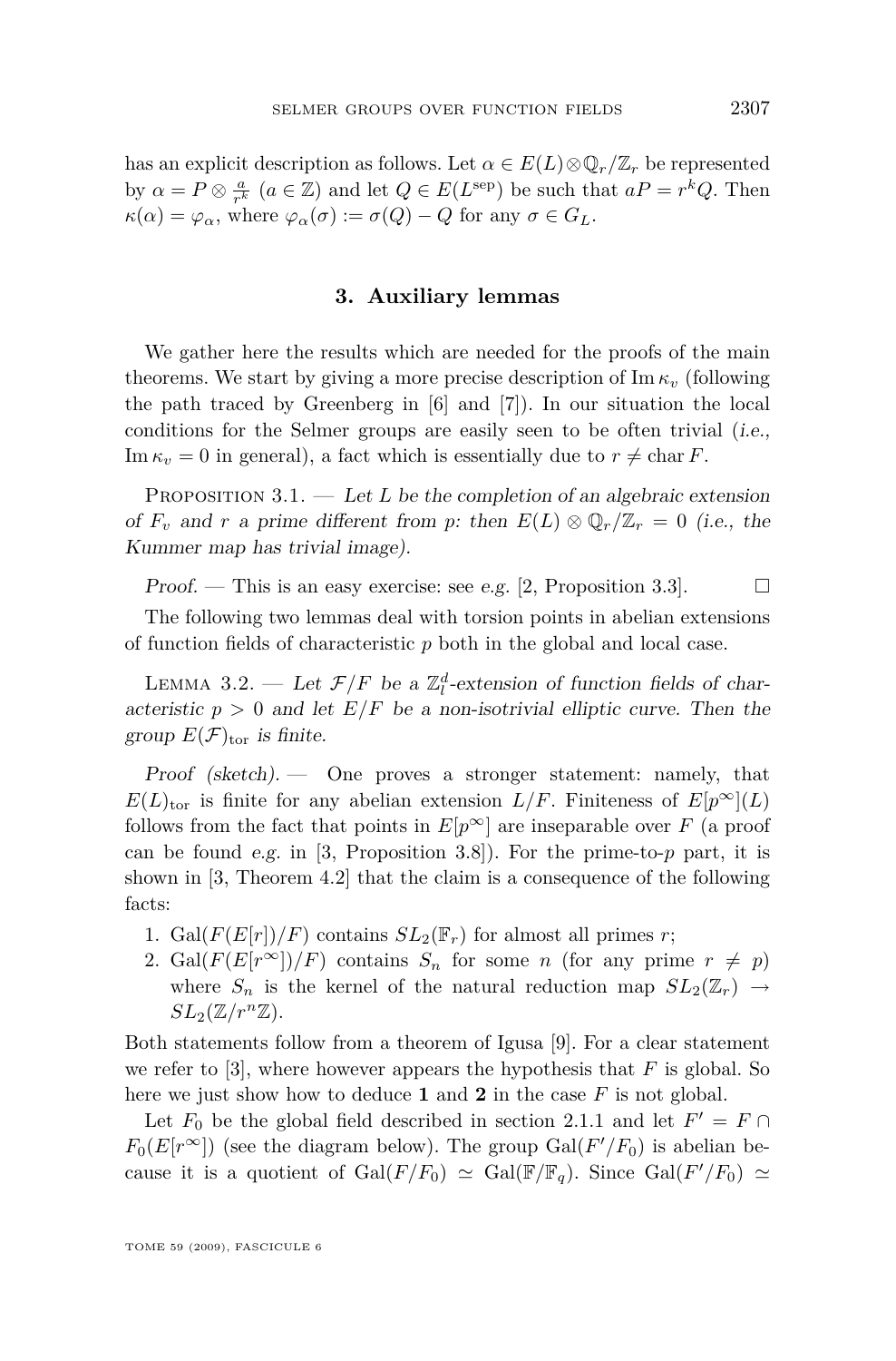<span id="page-8-0"></span> $Gal(F_0(E[r^\infty])/F_0)/ Gal(F_0(E[r^\infty])/F'),$  one has that  $Gal(F_0(E[r^\infty])/F')$ contains the commutators of  $Gal(F_0(E[r^\infty])/F_0)$ . By Igusa's theorem  $Gal(F_0(E[r^\infty])/F_0) \supset S_n$  therefore

$$
S_{2n+2} \subset [S_n, S_n] \subset \text{Gal}(F_0(E[r^\infty])/F')
$$

(for the inclusion on the left see e.g. [\[3,](#page-26-0) Lemma 4.1]). Since  $FF_0(E[r^\infty])$  =  $F(E[r^{\infty}])$  and the extensions  $F/F'$  and  $F_0(E[r^{\infty}])/F'$  are disjoint, one gets  $Gal(F(E[r^{\infty}])/F) \simeq Gal(F_0(E[r^{\infty}])/F')$  so  $Gal(F(E[r^{\infty}])/F) \supset S_{2n+2}$  as well.



This proves 2. The same proof works for 1 as well (with *r* in place of  $r^{\infty}$ ), remembering that  $SL_2(\mathbb{F}_r)$  is its own commutator subgroup for all primes  $p \geqslant 5.$ 

LEMMA 3.3.  $-$  Let K be a field of characteristic p complete with respect to a discrete valuation *v* and with residue field  $K \subset \overline{\mathbb{F}}_p$ . Let *r* be a prime different from *p* and assume that K does not contain  $\mathbb{F}_p^{(r)}$  (the  $\mathbb{Z}_r$ -extension of  $\mathbb{F}_p$ ). Let  $E/K$  be a non-isotrivial elliptic curve. Then  $E[r^{\infty}](K)$  is finite.

Proof. — Let *t* be a uniformizer: then  $K = \mathbb{K}(t)$  and exists *s* such that *E* is defined over  $K_0 := \mathbb{F}_s((t))$ . Since  $K_0$  is a local field it is easy to see that  $E[r^{\infty}](K_0)$  is finite. Moreover since  $\mathbb{F}_p^{(r)} \not\subset \mathbb{K}$ , the Galois group  $Gal(K/K_0) \simeq Gal(K/\mathbb{F}_s)$  contains no copies of  $\mathbb{Z}_r$ .

If  $E[r^{\infty}](K)$  is infinite then choose an infinite sequence of points  $P_n \in$  $E[r^{n}](K)$  such that  $rP_{n+1} = P_n$  for any *n*. Let  $K' = K_0({P_n}_{n \in \mathbb{N}})$  and  $P$ the subgroup of  $E[r^{\infty}]$  generated by the  $P_n$ 's. Then  $K'/K_0$  is an infinite extension and, since  $K' \subset K$ , one has

$$
\mathrm{Gal}(K/K_0)\twoheadrightarrow \mathrm{Gal}(K'/K_0)\hookrightarrow \mathrm{Aut}(\mathcal{P})\simeq \mathbb{Z}_r^*:
$$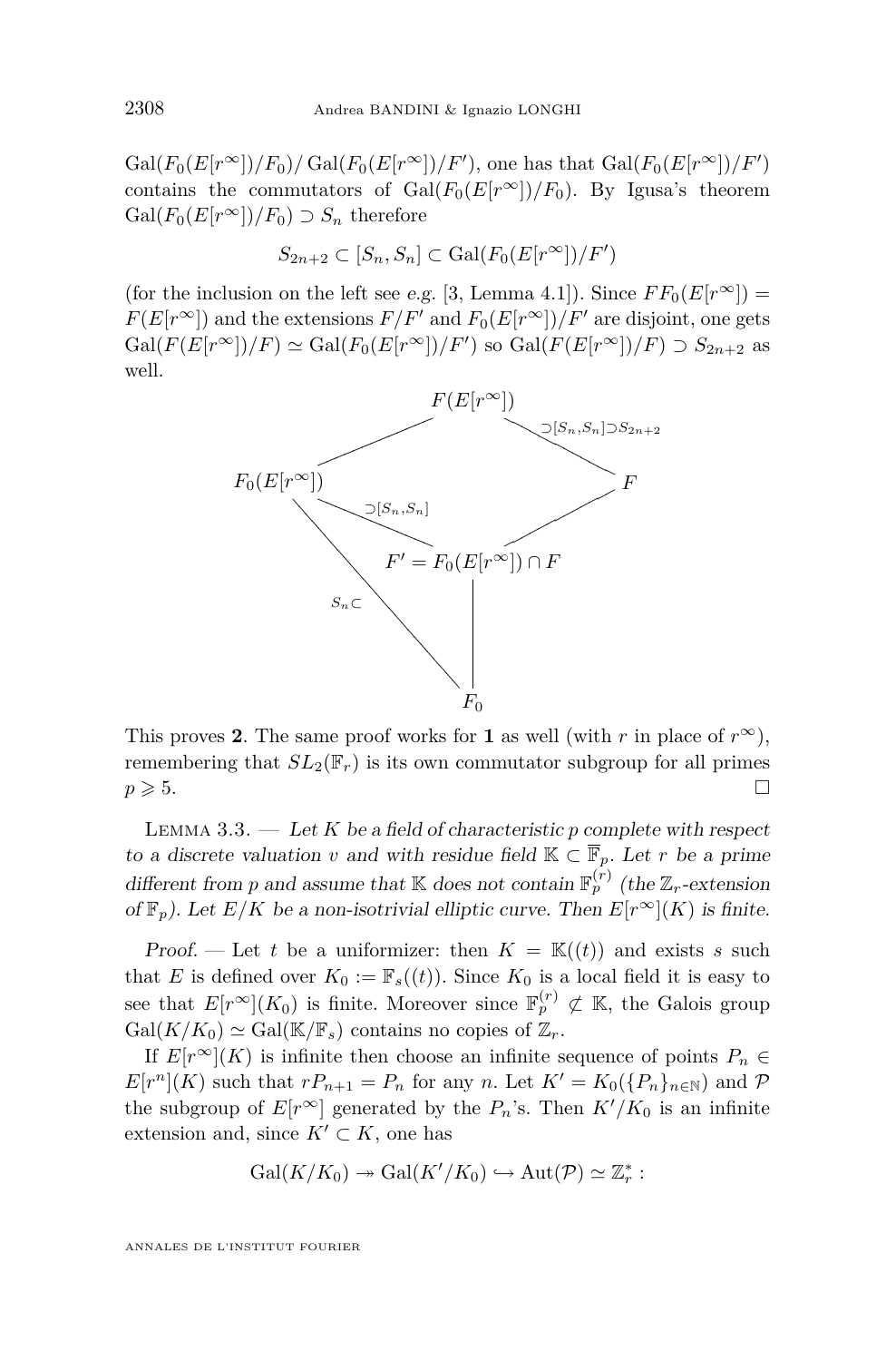<span id="page-9-0"></span>contradiction.

LEMMA 3.4. — Let  $\Gamma \simeq \mathbb{Z}_l^d$  and *B* a cofinitely generated discrete  $\mathbb{Z}_l$ module with a continuous Γ-action. Assume that there exists a set *γ*1*, . . . , γ<sup>d</sup>* of independent topological generators of  $\Gamma$  such that  $B^{(\gamma_1)}$  is finite. Then, with  $b := \max\{|B/B_{\text{div}}|, |B^{\langle \gamma_1 \rangle}|\}$ , one has

$$
|H^1(\Gamma, B)| \leqslant b^d \text{ and } |H^2(\Gamma, B)| \leqslant b^{\frac{d(d-1)}{2}}.
$$

Proof. — If *B* is finite then  $b = |B|$  and the proof is in [\[2,](#page-26-0) Lemma 4.1]. For the other case fix a set of independent topological generators of  $\Gamma$  as above and put  $\gamma := \gamma_1$ . Consider the exact sequence

$$
0 = B_{\rm div}^{\overline{\langle \gamma \rangle}} \hookrightarrow B_{\rm div} \xrightarrow{\gamma -1} B_{\rm div} \twoheadrightarrow B_{\rm div} / (\gamma - 1) B_{\rm div}
$$

(because of the hypothesis on *B*). Taking duals one finds a sequence

$$
(B_{\text{div}}/(\gamma - 1)B_{\text{div}})^{\vee} \hookrightarrow (B_{\text{div}})^{\vee} \twoheadrightarrow (B_{\text{div}})^{\vee} \simeq \mathbb{Z}_l^t
$$

(for some finite *t*) and, counting ranks,

$$
\mathrm{rank}_{\mathbb{Z}_l}(B_{\mathrm{div}}/(\gamma-1)B_{\mathrm{div}})^\vee=0.
$$

Therefore  $(B_{\text{div}}/(\gamma-1)B_{\text{div}})^{\vee}$  is finite and, since  $\mathbb{Z}_{l}^{t}$  has no nontrivial finite subgroup, one finds

$$
B_{\rm div}/(\gamma - 1)B_{\rm div} = 0.
$$

Hence  $B_{\text{div}} = (\gamma - 1)B_{\text{div}} \subset (\gamma - 1)B \subset B$  yields

$$
|B/(\gamma - 1)B| \leqslant |B/B_{\text{div}}|.
$$

Now we use induction on *d*. For  $d = 1$  the equality  $\Gamma = \overline{\langle \gamma \rangle}$  implies  $H^1(\Gamma, B) \simeq B/(\gamma - 1)B$  and  $H^2(\Gamma, B) = 0$  (because  $\mathbb{Z}_l$  has *l*-cohomological dimension 1, see [\[14,](#page-27-0) Proposition 3.5.9]).

For  $d > 1$  let  $\Gamma/\overline{\langle \gamma \rangle} =: \Gamma' \simeq \mathbb{Z}_l^{d-1}$ . The inflation restriction sequence

$$
H^1(\Gamma', B^{\overline{\langle \gamma \rangle}}) \hookrightarrow H^1(\Gamma, B) \to H^1(\overline{\langle \gamma \rangle}, B)
$$

yields

$$
|H^1(\Gamma, B)| \leqslant |H^1(\Gamma', B^{\overline{\langle \gamma \rangle}})| \, |H^1(\overline{\langle \gamma \rangle}, B)| \leqslant b^{d-1}b.
$$

Moreover since  $H^n(\langle \gamma \rangle, B) = 0$  for any  $n \ge 2$ , the Hochschild-Serre spectral sequence (see [\[14,](#page-27-0) Theorem 2.1.5 and Exercise 5, page 96]) gives an exact sequence

$$
H^2(\Gamma', B^{\overline{\langle \gamma \rangle}}) \to H^2(\Gamma, B) \to H^1(\Gamma', H^1(\overline{\langle \gamma \rangle}, B)).
$$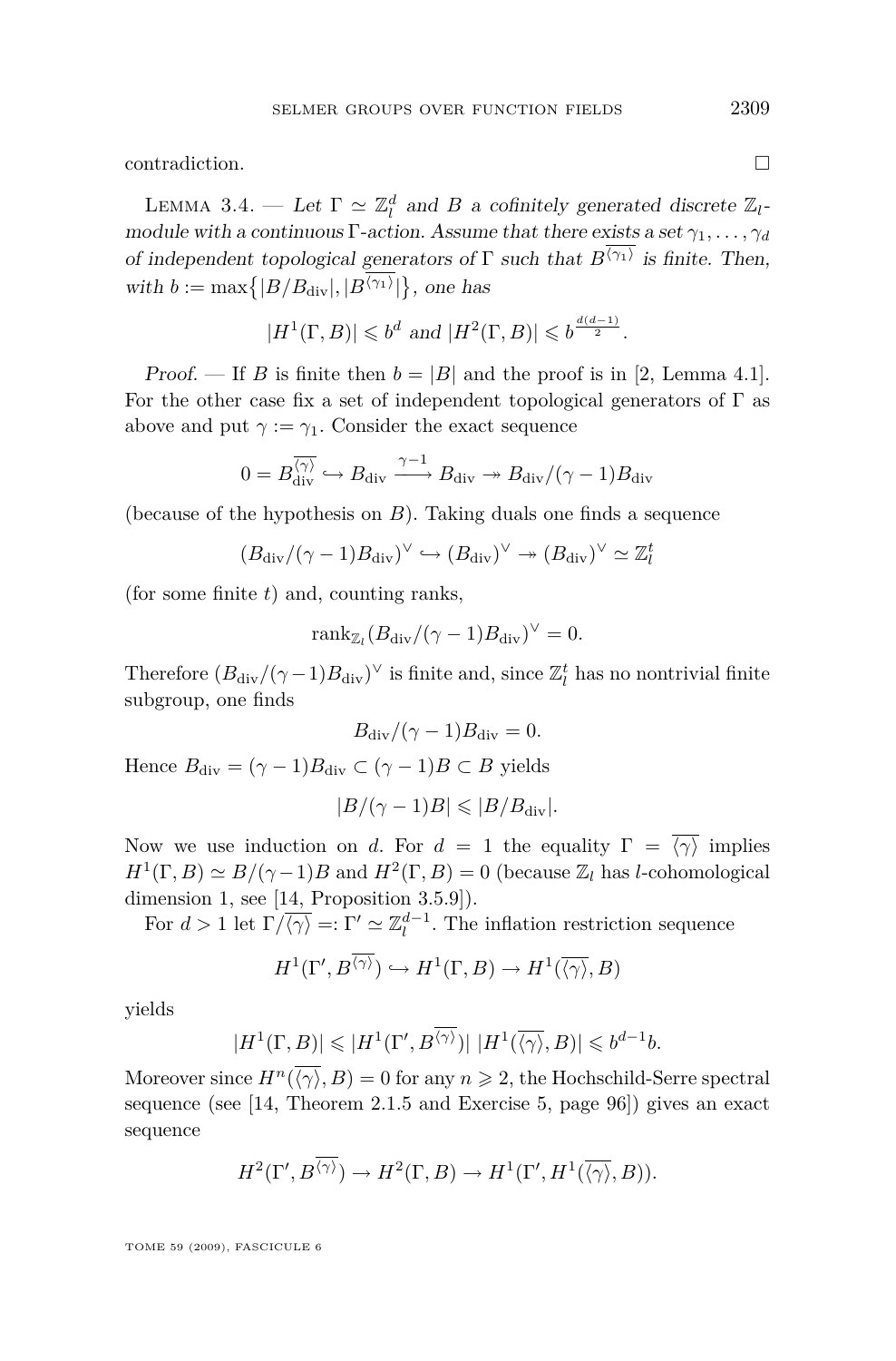<span id="page-10-0"></span>By induction and the bound on  $|H^1(\langle \gamma \rangle, B)|$  one has

$$
|H^2(\Gamma, B)| \leqslant |H^2(\Gamma', B^{\overline{\langle \gamma \rangle}})| \, |H^1(\Gamma', H^1(\overline{\langle \gamma \rangle}, B))|
$$
  

$$
\leqslant b^{\frac{(d-1)(d-2)}{2}} b^{d-1} = b^{\frac{d(d-1)}{2}}.
$$

Remark 3.5.  $\longrightarrow$  Notice that if  $d=1$  we have proved a slightly stronger statement, namely that

$$
B^{\Gamma}
$$
 finite  $\Longrightarrow$   $|H^{1}(\Gamma, B)| \leq |B/B_{div}|$ .

To conclude we mention the version of Nakayama's Lemma we are going to use in what follows: its proof (and further generalizations) can be found in [\[1\]](#page-26-0).

THEOREM 3.6. — Let  $\Lambda$  be a compact topological ring with 1 and let I be an ideal such that  $I^n \to 0$ . Assume that *X* is a profinite *Λ*-module. If  $X/IX$  is a finitely generated  $\Lambda/I$ -module then X is a finitely generated  $\Lambda$ module and the number of generators of  $X$  over  $\Lambda$  is at most the number of generators of *X*/*IX* over  $\Lambda$ /*I*. Moreover if  $\Lambda = \mathbb{Z}_l[[\Gamma]], I := \text{Ker}\{\Lambda \to \mathbb{Z}_l\}$ is the augmentation ideal and  $X/IX$  is finite then X is  $\Lambda$ -torsion.

#### **4.** Control theorems for  $\text{Sel}_E(\mathcal{F})_r$  ( $r \neq p$ )

Before going on with the main theorems we describe the extensions we are going to deal with. We recall that  $\mathbb{F}_p^{(r)}$  denotes the unique  $\mathbb{Z}_r$ -extension of  $\mathbb{F}_p$ .

LEMMA 4.1. — For any prime  $r \neq p$ , the following statements are equivalent:

1.  $\mathbb{F}_p^{(r)} \subseteq \mathbb{F}$ ; 2.  $\mu_{r^{\infty}} \subset \mathbb{F}(\mu_{r});$ 3.  $\mathbb{Z}_r \hookrightarrow \text{Gal}(\mathbb{F}/\mathbb{F}_n)$ .

Proof. — Obvious, just recall that

$$
\mathrm{Gal}(\overline{\mathbb{F}}_p/\mathbb{F}_p) \simeq \widehat{\mathbb{Z}} := \prod_r \mathbb{Z}_r
$$

and

$$
\mathbb{F}_p^{(r)} = \mathbb{F}_p(\boldsymbol{\mu}_{r^{\infty}})^{\mathrm{Gal}(\mathbb{F}_p(\boldsymbol{\mu}_r)/\mathbb{F}_p)}.
$$

 $\Box$ 

 $\Box$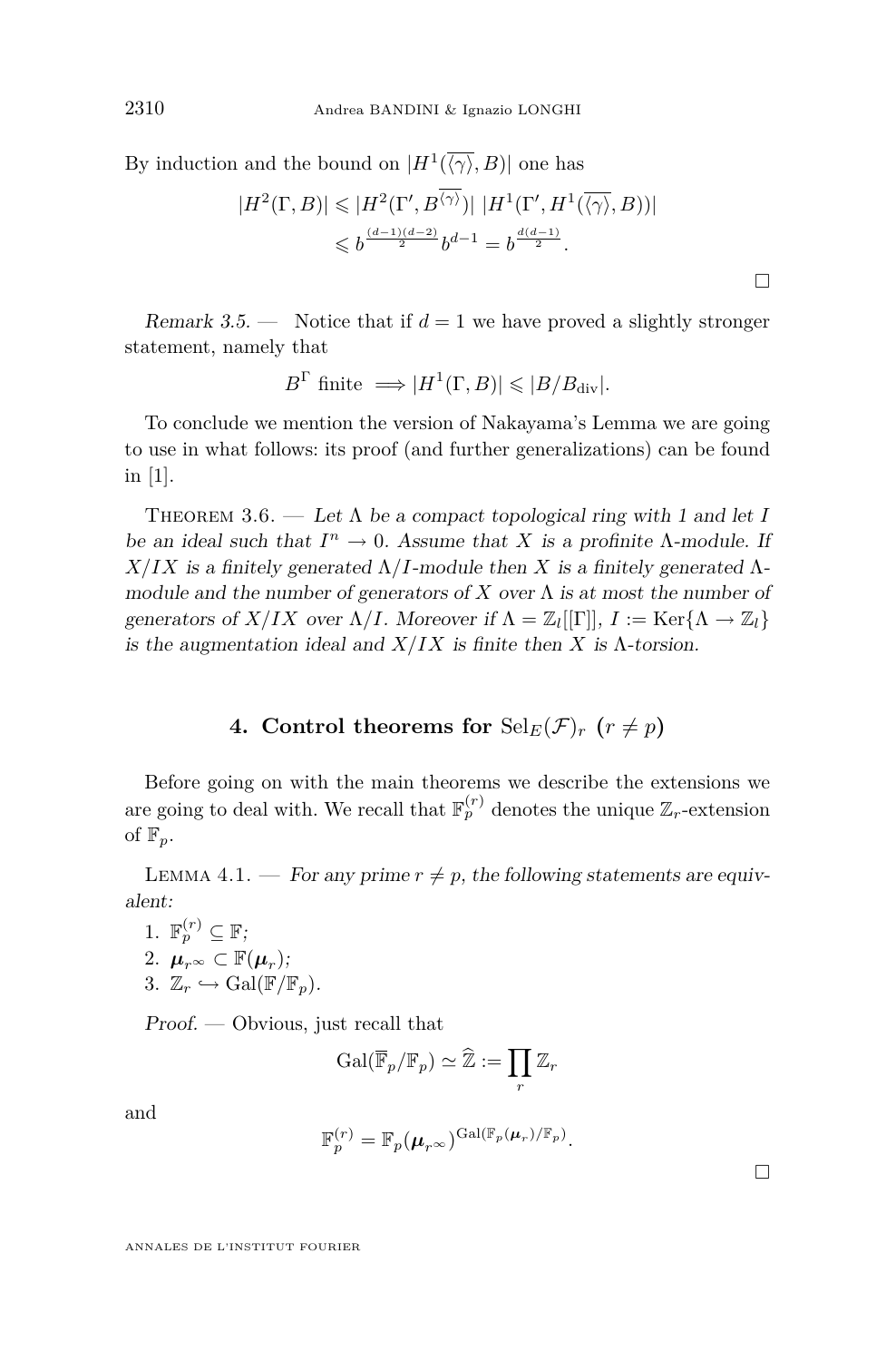<span id="page-11-0"></span>LEMMA 4.2. — Let *v* be any place of *F*, *w* a place of *F* dividing *v* and  $\Gamma_v := \text{Gal}(\mathcal{F}_w/F_v)$ . One has that:

1. if  $\mu_{l^{\infty}} \not\subset F_v$ , then

$$
\Gamma_v \simeq \begin{cases} \mathbb{Z}_l & \text{if } v \text{ is inert} \\ 0 & \text{otherwise} \end{cases};
$$

2. if  $\mu_{l^{\infty}} \subset F_v$ , then

$$
\Gamma_v \simeq \begin{cases} \mathbb{Z}_l & \text{if } v \text{ is totally ramified} \\ 0 & \text{otherwise} \end{cases}.
$$

Proof. — For any finite subextension  $L/F_v$  of  $\mathcal{F}_w/F_v$  we have an exact sequence

$$
I(L/F_v) \hookrightarrow \mathrm{Gal}(L/F_v) \twoheadrightarrow \mathrm{Gal}(\mathbb{L}/\mathbb{F}_v)
$$

where *I* denotes the inertia subgroup. Since  $\mathcal{F}_w/F_v$  is tamely ramified, there is an injective homomorphism  $I(L/F_v) \hookrightarrow \mathbb{F}_v^*$  (see e.g. [\[17,](#page-27-0) IV, 2, Corollary 1 of Proposition 7]), hence  $|I(L/F_v)| \leq |\mu_{l^{\infty}}(F_v)|$ . There are two cases.

**Case 1:**  $\mu_{l^{\infty}} \not\subset F_v$ . Since  $I(\mathcal{F}_w/F_v)$  is a submodule of the free  $\mathbb{Z}_l$ module  $\Gamma_v$ , it follows from the boundedness of  $|\mu_{l}(\mathcal{F}_v)|$  and the equality  $I(\mathcal{F}_w/F_v) = \lim_{\leftarrow} I(L/F_v)$  that all these groups are trivial. Therefore, either  $\Gamma_v \simeq \text{Gal}(\mathbb{F}_v^{(l)} / \mathbb{F}_v)$  and  $\mathcal{F}_w$  is the constant field extension  $\mathbb{F}_v^{(l)} F_v$  or  $\mathcal{F}_w = F_w$ .

**Case 2:**  $\mu_{l^{\infty}} \subset F_v$ . In this case  $\mathbb{F}_p^{(l)} \subset \mathbb{F}_v$  and  $\mathbb{F}_v$  has no *l*-extensions: hence either  $\mathcal{F}_w = F_v$  or  $\mathcal{F}_w/F_v$  is totally ramified. One can apply Kummer theory to the classification of  $\mathbb{Z}_l$ -extensions, as described in the Appendix. Let *t* be a uniformizer of the complete discrete valuation field  $F_v$ : from  $F_v^* = \mathbb{F}_v^* \times t^{\mathbb{Z}} \times (1$ -units) it follows that the *l*-adic completion of  $F_v^*$  is  $t^{\mathbb{Z}_l}$ ,  $F_v = \mathbb{F}_v \times t \times (1-\text{units})$  it follows the only  $\mathbb{Z}_l$ -extension is  $F_v\left(\sqrt[l]{\mathcal{N}}\right)$  $\overline{t}$ ).

PROPOSITION 4.3. — If  $\mathbb{F}_p^{(l)} \not\subset \mathbb{F}$  then *F* has a unique  $\mathbb{Z}_l$ -extension, namely the constant field extension  $\mathbb{F}_p^{(l)}F$ .

For the proof, we remind the reader that *F* is the function field of a smooth, projective connected curve  $\mathcal C$  defined over  $\mathbb F$ . Remembering that  $F = \mathbb{F}F_0$ , one sees that *C* can be obtained by base change from a curve  $C_0$ defined over  $\mathbb{F}_q$ . Let g be the genus of  $\mathcal{C}_0$  and  $\mathcal{C}$ .

Proof. — Fix a geometric point *P* of *C*. By Lemma [4.2](#page-10-0) one sees that a  $\mathbb{Z}_l^d$ -extension  $\mathcal{F}/F$  is everywhere unramified: therefore there is a surjective morphism  $\phi$  from the fundamental group  $\pi_1(\mathcal{C}, P)$  to  $Gal(\mathcal{F}/F)$ .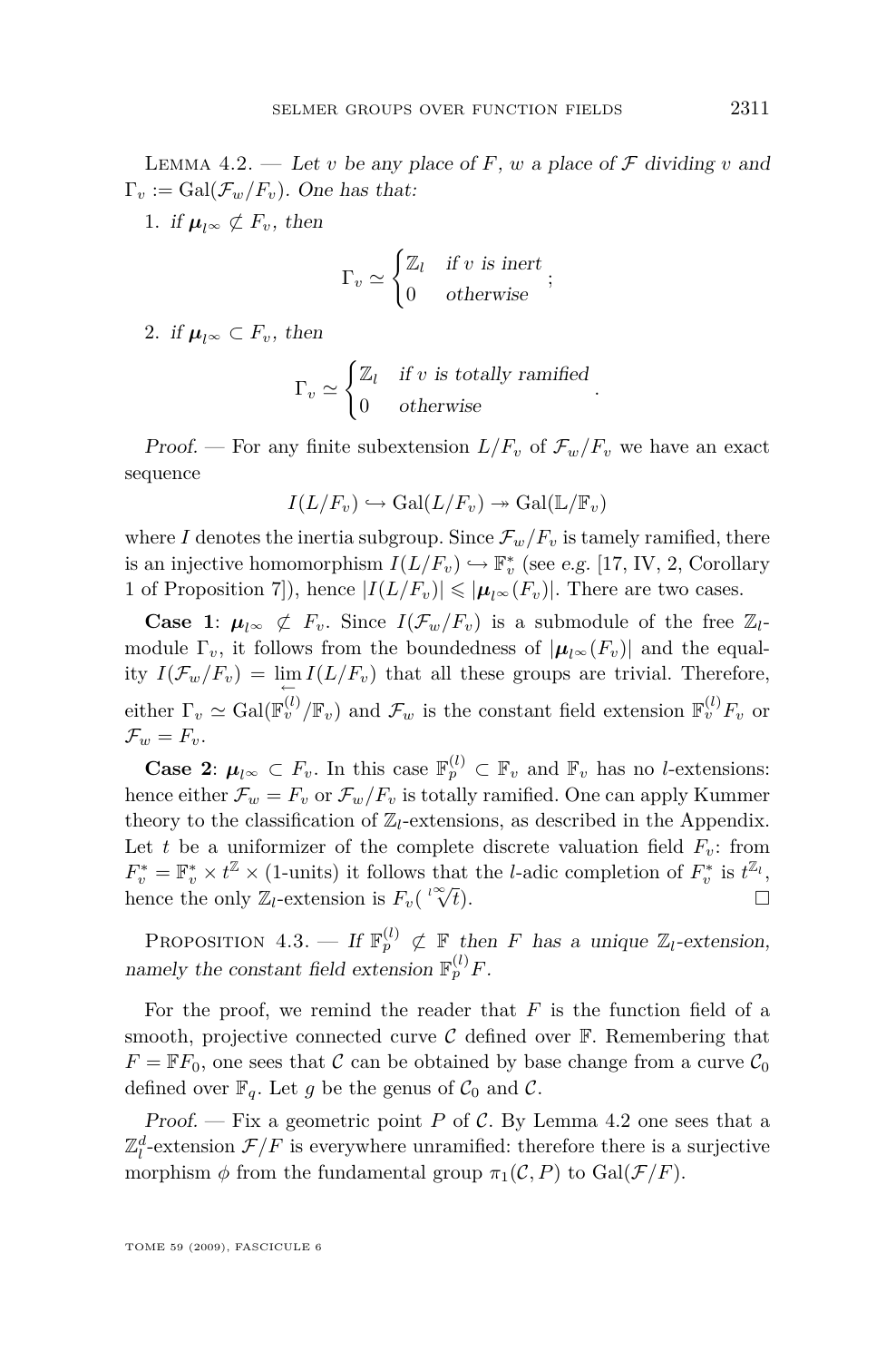We can assume that the point *P* lies in  $\mathcal{C}(\mathbb{F})$  (otherwise just take a finite extension of *F* whose constant field obviously still does not contain  $\mathbb{F}_p^{(l)}$ . Then we have a split exact sequence of fundamental groups

$$
\pi_1(\mathcal{C}\times\overline{\mathbb{F}}_p,P)\longrightarrow \pi_1(\mathcal{C},P)\longrightarrow G_{\mathbb{F}},
$$

that is,  $\pi_1(\mathcal{C}, P) \simeq \pi_1(\mathcal{C} \times \overline{\mathbb{F}}_p, P) \rtimes G_{\mathbb{F}}$ . Since Gal( $\mathcal{F}/F$ ) is abelian, the morphism  $\phi$  factors through  $\pi_1(C \times \overline{\mathbb{F}}_p, P)^{ab} \rtimes G_{\mathbb{F}}$  (notice that this semidirect product is a quotient of  $\pi_1(\mathcal{C}, P)$ , since the  $G_F$  action on  $\pi_1(\mathcal{C} \times \overline{\mathbb{F}}_p, P)$ preserves the commutator subgroup). It is well-known (see e.g. [\[12,](#page-26-0) Proposition 9.1] together with [\[8,](#page-26-0) XI, Théorème 2.1]) that one can identify the group  $\pi_1(\mathcal{C} \times \overline{\mathbb{F}}_p, P)^{ab}$  with the (full) Tate module of  $\text{Jac}(\mathcal{C})$ .

Since  $Gal(\mathcal{F}/F)$  is a pro-*l* group (and the [pro]-primary-decomposition of a [profinite] abelian group is preserved by automorphisms) the morphism  $\phi$  factors further through  $T_l(\text{Jac}(\mathcal{C})) \rtimes G_F$ . The following lemma shows that the maximal abelian quotient of  $T_l(\text{Jac}(\mathcal{C})) \rtimes G_F$  has the form  $A \times G_F$ , where *A* is a finite group: the proposition is an immediate consequence.  $\Box$ 

LEMMA 4.4. — If  $\mathbb{F}_p^{(l)}$  $\not\subset$  **F** then the commutator subgroup of  $T_l(\text{Jac}(\mathcal{C})) \rtimes$  $G_F$  has finite index in  $T_l(\text{Jac}(\mathcal{C}))$ .

Proof.  $\sim$  Since  $G_F$  is abelian the commutators are contained in  $T_l(\text{Jac}(\mathcal{C}))$ . To ease notation, shorten  $T_l(\text{Jac}(\mathcal{C}))$  to *T*. We write the group law in  $T \rtimes G_{\mathbb{F}}$  as

$$
(a,g)(b,h) = (a+gb,gh)
$$

and let  $\rho: G_{\mathbb{F}} \to \text{Aut}_{\mathbb{Z}_l}(T)$  be the homomorphism corresponding to the action of  $G_F$  on *T*. Then

$$
(a, e)(0, h)(a, e)^{-1}(0, h)^{-1} = (a, h)(-a, e)(0, h^{-1})
$$
  
=  $(a - ha, h)(0, h^{-1}) = (a - ha, e)$ 

shows that to prove our claim it is enough to find  $h \in G_F$  such that  $(1 \rho(h)$ *T* has finite index in *T*. Observe that since  $T \simeq \mathbb{Z}_l^{2g}$  the operator  $1 − ρ(h)$  belongs to  $\text{End}_{\mathbb{Z}_l}(T) \simeq M_{2g}(\mathbb{Z}_l)$ ; an easy reasoning shows that

$$
[T:(1-\rho(h))T]=|\det(1-\rho(h))|_l^{-1}
$$

(where  $|\cdot|_l$  is normalized so that  $|l|_l := l^{-1}$ ). Hence we just need det(1 –  $\rho(h)$ )  $\neq 0$ .

Let  $G_{\mathbb{F}_q}^{(l)}$  and  $G_{\mathbb{F}}^{(l)}$  be respectively the maximal pro-*l* subgroup of  $G_{\mathbb{F}_q}$  and  $G_{\mathbb{F}}$ : the hypothesis  $\mathbb{F}_p^{(l)} \not\subset \mathbb{F}$  implies  $[G_{\mathbb{F}_q}^{(l)} : G_{\mathbb{F}}^{(l)}] < \infty$ . Since all prime-to*l* subgroups of  $\text{Aut}_{\mathbb{Z}_l}(T) \simeq GL_{2g}(\mathbb{Z}_l)$  are finite so is the index  $[\rho(G_{\mathbb{F}_q})$ :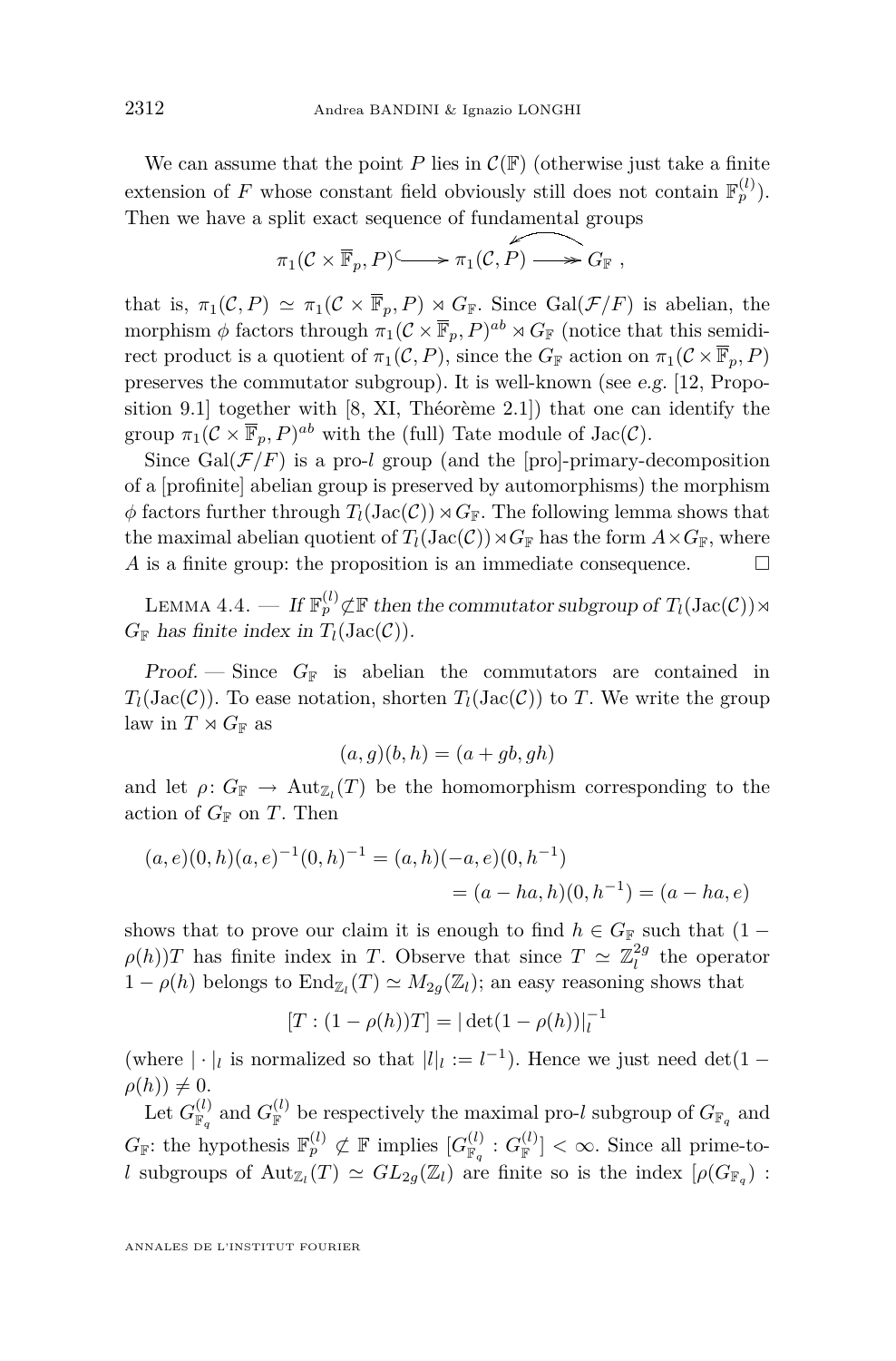<span id="page-13-0"></span> $\rho(G_{\mathbb{F}_q}^{(l)})$ . Hence there exists  $h \in G_{\mathbb{F}}^{(l)}$  such that  $\rho(h) = \rho(\text{Frob}_q^n)$  for some *n* (where Frob<sub>q</sub> is the "canonical" generator of  $G_{\mathbb{F}_q}$ ).

The proof is concluded remarking the well-known fact that

$$
\det(1-\rho(\text{Frob}_q^n)) = |\operatorname{Jac}(\mathcal{C}_0)(\mathbb{F}_{q^n})|
$$

and the right hand-side is not 0.  $\Box$ 

We are now ready to prove two versions of the control theorem appropriate for our setting.

### $\textbf{4.1.} \ \ \textbf{The case} \ \ r=l \ \textbf{with} \ \ \mathbb{F}_p^{(l)} \not\subset \mathbb{F}_p^{(l)}$

THEOREM 4.5. — Assume  $\mathbb{F}_p^{(l)} \not\subset \mathbb{F}$ . Then the natural maps  $\operatorname{Sel}_{E}(F_n)_{l} \to \operatorname{Sel}_{E}(\mathcal{F})_{l}^{\Gamma_n}$ 

have finite kernels and cokernels both of bounded order.

Proof. — To ease notations, for any field *L* let  $\mathcal{G}(L)$  be the image of  $H^1(L, E[l^{\infty}])$  in the product

$$
\prod_{w \in \mathcal{M}_L} H^1(L_w, E[l^{\infty}]) / \operatorname{Im} \kappa_w = \prod_{w \in \mathcal{M}_L} H^1(L_w, E[l^{\infty}])
$$

(by Proposition [3.1\)](#page-7-0). We have a commutative diagram with exact rows

$$
\operatorname{Sel}_E(F_n)_l \longrightarrow H^1(F_n, E[l^{\infty}]) \longrightarrow \mathcal{G}(F_n)
$$

$$
\downarrow a_n \qquad \qquad \downarrow b_n \qquad \qquad \downarrow c_n
$$

$$
\operatorname{Sel}_E(\mathcal{F})_l^{\Gamma_n} \longrightarrow H^1(\mathcal{F}, E[l^{\infty}])^{\Gamma_n} \longrightarrow \mathcal{G}(\mathcal{F})
$$

and we are interested in  $\text{Ker }a_n$  and  $\text{Coker }a_n$ .

By the Hochschild-Serre spectral sequence one gets

$$
Ker b_n \simeq H^1(\Gamma_n, E[l^{\infty}](\mathcal{F}))
$$

and

$$
Coker b_n \subseteq H^2(\Gamma_n, E[l^{\infty}](\mathcal{F})).
$$

By Lemma [3.2](#page-7-0) the group  $E[l^{\infty}](\mathcal{F})$  is finite and by Proposition [4.3](#page-11-0)  $\Gamma_n \simeq \mathbb{Z}_l$ . So Lemma [3.4](#page-9-0) immediately gives

$$
|\text{Ker } b_n| \leqslant |E[l^{\infty}](\mathcal{F})|
$$
 and Coker  $b_n = 0$ .

By the snake lemma, this is enough to show that  $Ker a_n$  is finite and bounded independently of *n*.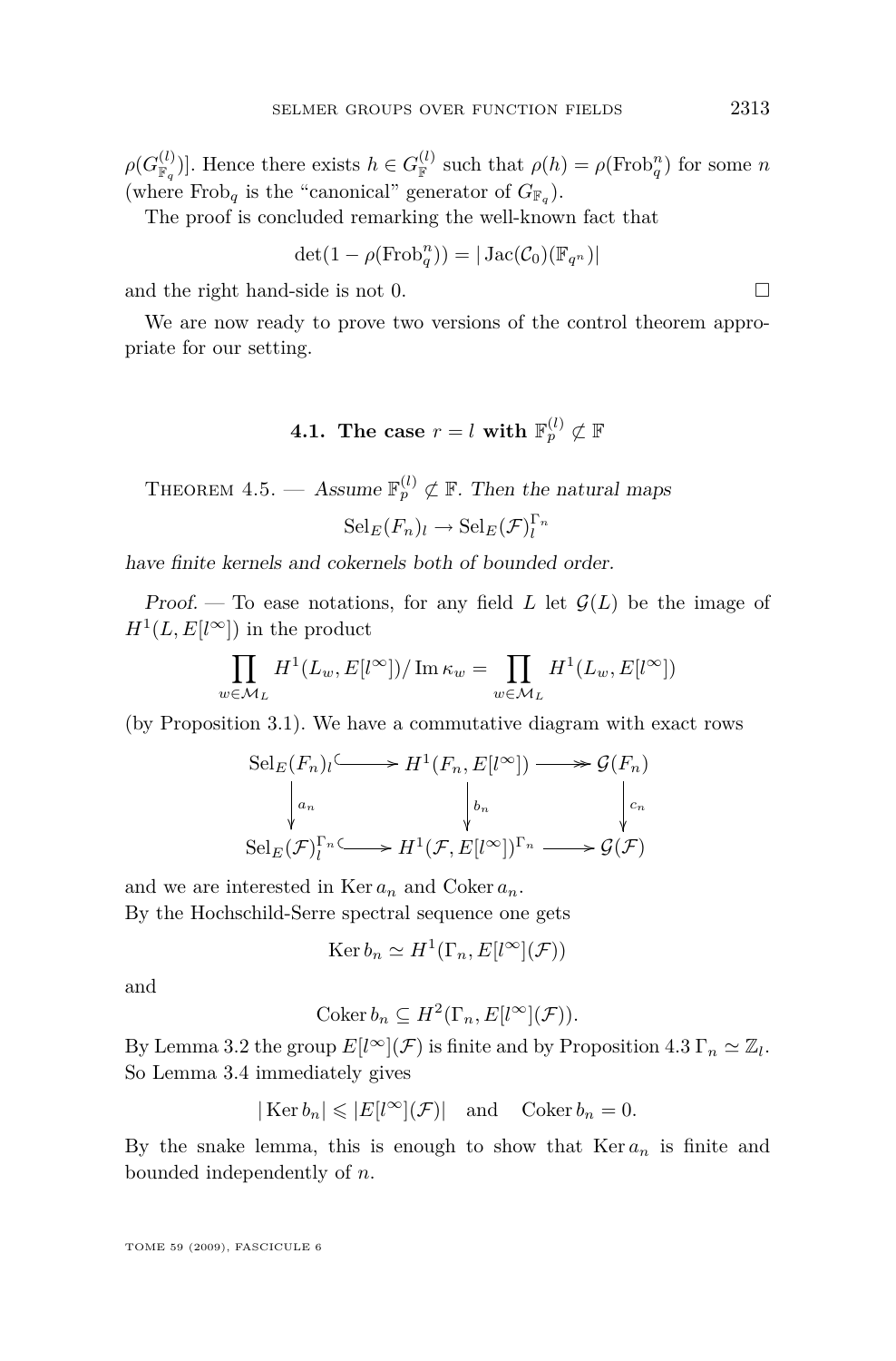For Coker  $a_n$  we need some control on Ker  $c_n$  as well. Obviously Ker  $c_n$ embeds in the kernel of the natural map

$$
d_n: \prod_{v_n \in \mathcal{M}_{F_n}} H^1(F_{v_n}, E[l^{\infty}]) \longrightarrow \prod_{w \in \mathcal{M}_{\mathcal{F}}} H^1(\mathcal{F}_w, E[l^{\infty}]).
$$

For any  $w|v_n$  we have a map

$$
d_w: H^1(F_{v_n}, E[l^{\infty}]) \longrightarrow H^1(\mathcal{F}_w, E[l^{\infty}])
$$

and  $w_1, w_2 | v_n$  imply Ker  $d_{w_1} = \text{Ker } d_{w_2}$ . Letting  $d_{v_n}$  be the product of the *d*<sup>*w*</sup>'s for all the *w*'s dividing *v*<sub>*n*</sub>, we have Ker  $d_{v_n} = \bigcap_{w_i \mid v_n}$  Ker  $d_{w_i} =$  Ker  $d_w$ for any  $w|v_n$  and

$$
\operatorname{Ker} c_n \subseteq \operatorname{Ker} d_n = \prod_{v_n \in \mathcal{M}_{F_n}} \operatorname{Ker} d_{v_n}.
$$

By the inflation restriction sequence  $\text{Ker } d_w = H^1(\Gamma_{v_n}, E[l^{\infty}](\mathcal{F}_w))$  (where  $\Gamma_{v_n} := \text{Gal}(\mathcal{F}_w/F_{v_n})$  is independent of *w* since  $\Gamma$  is abelian).

As seen in Lemma [4.2](#page-10-0) one finds  $\Gamma_{v_n} = 0$  or  $\mathbb{Z}_l$  and the latter is the only nontrivial case. Moreover  $\mathcal{F}_w/F_v$  is unramified (by Lemma [4.3\)](#page-11-0): therefore  $\mathcal{F}_w \subset F_{v_n}^{\text{unr}}$ , the maximal unramified extension of  $F_{v_n}$ .

#### 4.1.1. Places of good reduction

Assume  $v_n$  is of good reduction. By the criterion of Néron-Ogg-Shafarevich the field  $F_{v_n}(E[l^{\infty}])$  is contained in  $F_{v_n}^{\text{unr}}$ . The pro-*l*-part of  $Gal(F_{v_n}^{\text{unr}}/F_{v_n}) \simeq Gal(\overline{\mathbb{F}}_p/\mathbb{F}_{v_n})$  is isomorphic to  $\mathbb{Z}_l$  because  $\mathbb{F}_p^{(l)} \not\subset \mathbb{F}$  yields  $\mathbb{F}_p^{(l)} \not\subset \mathbb{F}_{v_n}$  (which is a finite extension of  $\mathbb{F}$ ). Let  $\varphi_l$  be a topological generator of the  $\mathbb{Z}_l$ -part of the Galois group  $Gal(F_{v_n}^{\text{unr}}/F_{v_n})$ . Since  $H :=$  $Gal(F_{v_n}^{\text{unr}}/F_{v_n})/\overline{\langle \varphi_l \rangle}$  has no *l*-primary part and  $E[l^{\infty}]$  is *l*-primary, the cohomology groups  $H^{i}(H, E[{\iota}^{\infty}]^{\langle \varphi_l \rangle})$  are trivial for  $i \geqslant 1$ . The Hochschild-Serre spectral sequence provides an isomorphism

$$
H^1(\text{Gal}(F_{v_n}^{\text{unr}}/F_{v_n}), E[l^{\infty}]) \simeq H^1(\overline{\langle \varphi_l \rangle}, E[l^{\infty}])^H.
$$

Note that the constant field of  $F_{v_n,l} := (F_{v_n}^{\text{unr}})^{\overline{\langle \varphi_l \rangle}}$  does not contain  $\mathbb{F}_p^{(l)}$ because there is no  $\mathbb{Z}_l$ -extension between  $F_{v_n}$  and  $F_{v_n,l}$ . Therefore by Lemma [3.3,](#page-8-0)  $E[l^{\infty}]^{\langle \varphi_l \rangle} = E[l^{\infty}] (F_{v_n,l})$  is finite. By Remark [3.5](#page-10-0) and the fact that  $E[l^{\infty}]$  is divisible one has  $H^1(\overline{\langle \varphi_l \rangle}, E[l^{\infty}]) = 0$ , so  $H^1(\text{Gal}(F_{v_n}^{\text{unr}}/F_{v_n}),$  $E[l^{\infty}]$ ) is trivial too. Since  $\mathcal{F}_w \subset F_{v_n}^{\text{unr}}$ , the inflation map

$$
H^1(\Gamma_{v_n}, E[l^{\infty}](\mathcal{F}_w)) \hookrightarrow H^1(\text{Gal}(F_{v_n}^{\text{unr}}/F_{v_n}), E[l^{\infty}])
$$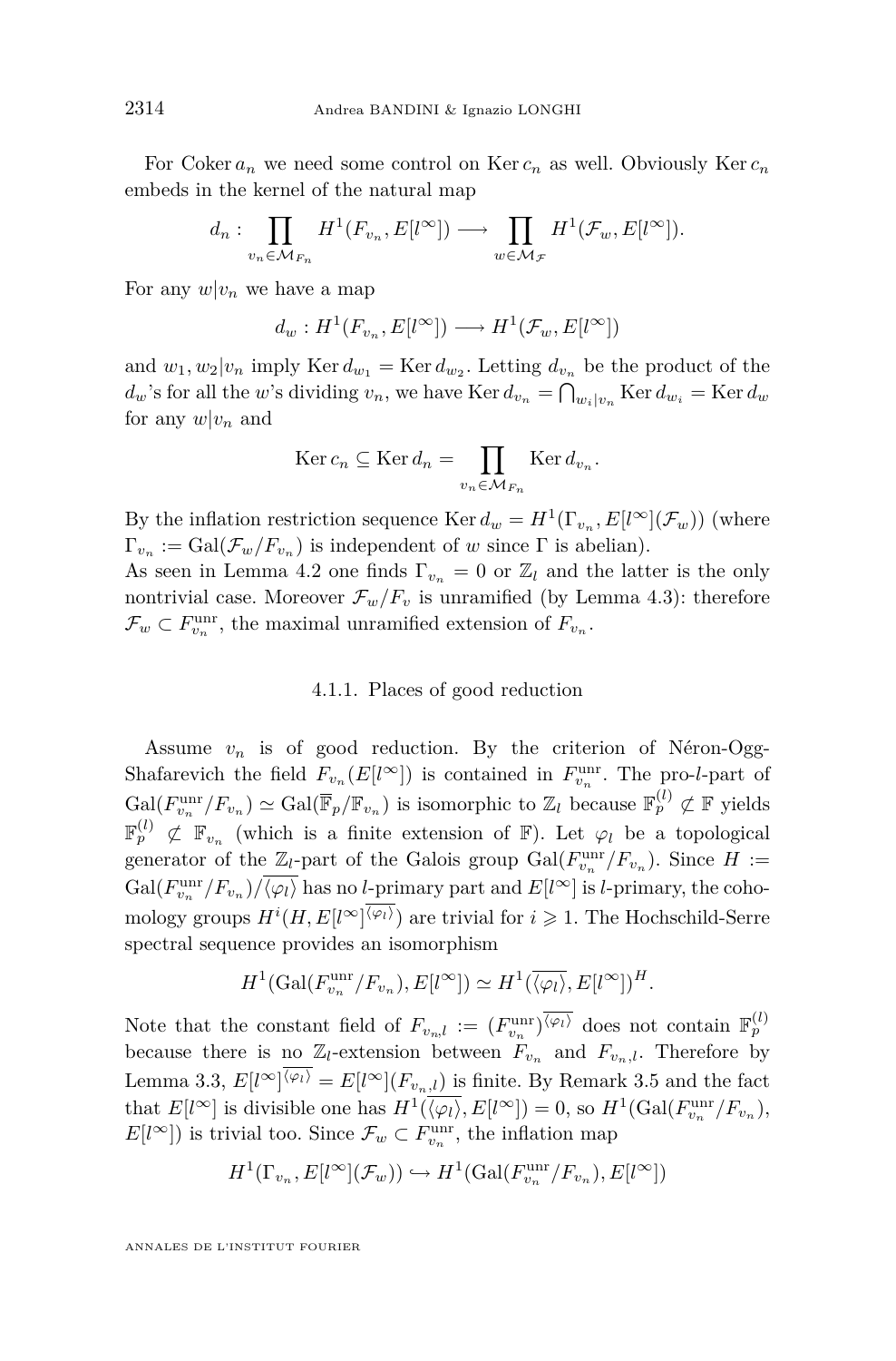<span id="page-15-0"></span>shows that

$$
\operatorname{Ker} d_w = H^1(\Gamma_{v_n}, E[l^{\infty}](\mathcal{F}_w)) = 0
$$

as well.

#### 4.1.2. Places of bad reduction

Let  $\mathcal{R}_{n,i}$  be the (finite) set of primes of  $F_n$  which are of bad reduction for *E* and inert in  $\mathcal{F}/F_n$ . We recall that  $\Gamma_{v_n} \simeq \mathbb{Z}_l$  only if  $v_n$  is inert (otherwise  $\Gamma_{v_n} = 0$ ); moreover  $E[l^{\infty}](\mathcal{F}_w)^{\Gamma_{v_n}} = E[l^{\infty}](F_{v_n})$  is finite by Lemma [3.3.](#page-8-0) For a prime in  $\mathcal{R}_{n,i}$ , using Remark [3.5](#page-10-0) one immediately finds

$$
|\text{Ker } d_w| = |H^1(\Gamma_{v_n}, E[l^{\infty}](\mathcal{F}_w))| \leq |E[l^{\infty}](\mathcal{F}_w)/E[l^{\infty}](\mathcal{F}_w)_{\text{div}}|.
$$

Note that such bound actually depends on  $v_n$  and not on  $w$  so, to ease notations, we choose one prime  $w|v_n$  and we define

$$
\varepsilon(v_n) := |E[l^{\infty}](\mathcal{F}_w)/E[l^{\infty}](\mathcal{F}_w)_{\text{div}}|.
$$

Therefore

$$
|\text{Ker }c_n| \leq |\text{Ker }d_n| \leq \prod_{v_n \in \mathcal{R}_{n,i}} \varepsilon(v_n)
$$

is finite and bounded as well.

Remark 4.6. — Recall that we are assuming that *E* is a Tate curve at any (inert) place  $v_n$  of bad reduction, so

$$
E[l^{\infty}](\mathcal{F}_w)_{\text{div}} = \begin{cases} 0 & \text{if } \boldsymbol{\mu}_l \not\subset \mathbb{F}_v \\ \boldsymbol{\mu}_{l^{\infty}} & \text{if } \boldsymbol{\mu}_l \subset \mathbb{F}_v \end{cases}.
$$

Besides the Tate period  $q_{E,v}$  has an *l*<sup>n</sup>th root in  $\mathcal{F}_w$  if and only if the *l*-adic valuation of ord<sub>*v*</sub>( $q_{E,v}$ ) is at least *n*. Hence  $E[l^{\infty}](\mathcal{F}_w)/E[l^{\infty}](\mathcal{F}_w)_{div}$  is a cyclic group of order

$$
\varepsilon(v) \leq \frac{1}{|\operatorname{ord}_v(q_{E,v})|_l}
$$

(where  $|\cdot|_l$  is the normalized *l*-adic absolute value). Moreover (as in Lemma [3.4\)](#page-9-0) one has a surjection

$$
E[l^{\infty}](\mathcal{F}_w)/E[l^{\infty}](\mathcal{F}_w)_{\text{div}} \twoheadrightarrow E[l^{\infty}](\mathcal{F}_w)/(\gamma_{v_n} - 1)E[l^{\infty}](\mathcal{F}_w)
$$
  

$$
\simeq H^1(\Gamma_{v_n}, E[l^{\infty}](\mathcal{F}_w))
$$

(where  $\gamma_{v_n}$  is a topological generator of  $\Gamma_{v_n}$ ) which shows that Ker  $d_w$  is generated by one element.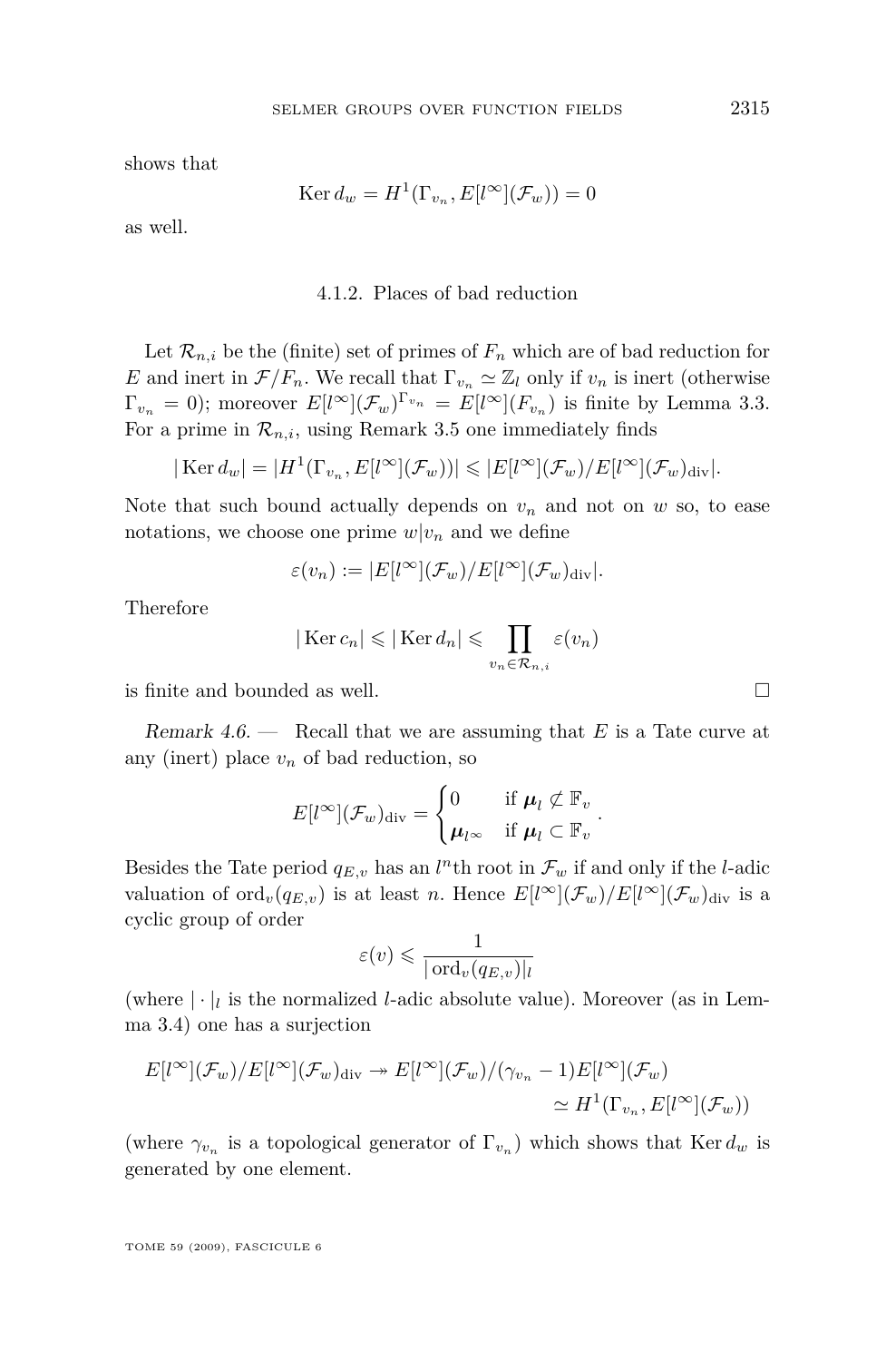<span id="page-16-0"></span>Remark  $4.7.$  — The uniform bounds provided by the theorem basically depend on the number of torsion points and the places of bad reduction. Explicitly, letting  $\mathcal{R}_i$  be the set of (inert) primes of F of bad reduction for *E*, we found

$$
|\text{Ker }a_n| \leqslant |E[l^{\infty}](\mathcal{F})|
$$
 and  $|\text{Coker }a_n| \leqslant \prod_{v \in \mathcal{R}_i} \varepsilon(v).$ 

Also, observe that  $|E[l^{\infty}](\mathcal{F})|$  is bounded by the number of torsion points in the maximal abelian extension: so one could find bounds depending only on *F* and *E*.

### $\textbf{4.2.} \ \ \textbf{The case} \ \ r=l \ \textbf{with} \ \ \mathbb{F}_p^{(l)} \subset \mathbb{F}_p^{(l)}$

Notice that in this case, thanks to Lemmas [4.1](#page-10-0) and [4.2,](#page-10-0) only those places *v* such that  $\mu_l \subset \mathbb{F}_v$  can ramify in  $\mathcal{F}/F$ ; all the rest are totally split (since  $\mathbb{F}_p^{(l)} \subset \mathbb{F}$  there is no possibility for a  $\mathbb{Z}_l$ -extension of the constant field corresponding to an inert  $\mathbb{Z}_l$ -extension of  $F_v$ ).

THEOREM 4.8. — Assume that  $\mathbb{F}_p^{(l)} \subset \mathbb{F}$  and that only a finite number of places of  $F$  ramify in  $F$ . Then the natural maps

$$
\mathrm{Sel}_E(F_n)_l \to \mathrm{Sel}_E(\mathcal{F})_l^{\Gamma_n}
$$

have finite and bounded kernels and cofinitely generated cokernels (of bounded corank over  $\mathbb{Z}_l$  when  $d = 1$ ).

 $Proof.$  — Exactly as in Theorem [4.5,](#page-13-0) we have a commutative diagram with exact rows

$$
\operatorname{Sel}_E(F_n)_l \longrightarrow H^1(F_n, E[l^{\infty}]) \longrightarrow \mathcal{G}(F_n)
$$
  
\n
$$
\downarrow_{a_n} \qquad \qquad \downarrow_{b_n} \qquad \qquad \downarrow_{c_n}
$$
  
\n
$$
\operatorname{Sel}_E(\mathcal{F})_l^{\Gamma_n} \longrightarrow H^1(\mathcal{F}, E[l^{\infty}])^{\Gamma_n} \longrightarrow \mathcal{G}(\mathcal{F})
$$

with

$$
\operatorname{Ker} b_n \simeq H^1(\Gamma_n, E[l^{\infty}](\mathcal{F})) \quad \text{and} \quad \operatorname{Coker} b_n \subseteq H^2(\Gamma_n, E[l^{\infty}](\mathcal{F})).
$$

Again by Lemma [3.2](#page-7-0) the group  $E[l^{\infty}](\mathcal{F})$  is finite. Hence Lemma [3.4](#page-9-0) yields

$$
|\text{Ker }a_n|\leqslant|\text{Ker }b_n|\leqslant|E[l^{\infty}](\mathcal{F})|^{d}
$$

and

$$
|\operatorname{Coker} b_n| \leqslant |E[l^{\infty}](\mathcal{F})|^{\frac{d(d-1)}{2}}.
$$

As before, for Coker  $a_n$  we need some control on Ker  $c_n$  and one gets it by looking at the Ker  $d_w = H^1(\Gamma_{v_n}, E[l^{\infty}](\mathcal{F}_w))$  for any  $w|v_n$ .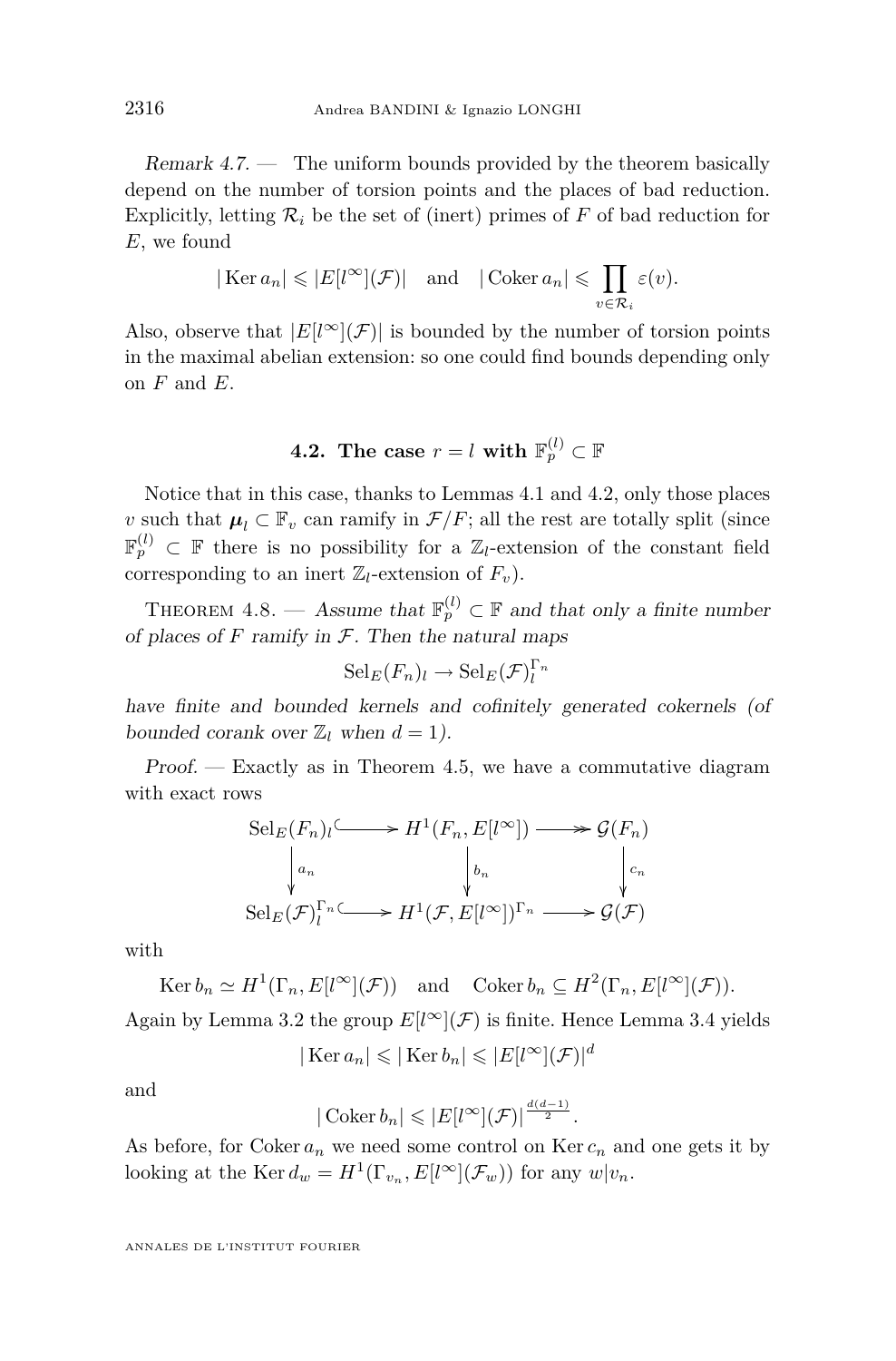#### 4.2.1. Places of good reduction

<span id="page-17-0"></span>Assume  $v_n|v$  of good reduction. By Lemma [4.2](#page-10-0) we get  $\Gamma_{v_n} \simeq \mathbb{Z}_l$  only if  $v_n$  is ramified (otherwise it is 0 and  $\text{Ker } d_w$  is trivial). Note that by the criterion of Néron-Ogg-Shafarevich

$$
E[l^{\infty}](\mathcal{F}_w) = E[l^{\infty}](F_v).
$$

Hence for a ramified place  $v_n$  one has (with  $\Gamma_{v_n} = \langle \gamma_{v_n} \rangle$ )

$$
H^1(\Gamma_{v_n}, E[l^{\infty}](\mathcal{F}_w)) = E[l^{\infty}](F_v)/(\gamma_{v_n} - 1)E[l^{\infty}](F_v) = E[l^{\infty}](F_v)
$$

which obviously has  $\mathbb{Z}_l$ -corank  $\leq 2$  (notice that it can be equal to 2: for example when  $\mathbb{F} = \overline{\mathbb{F}}_p$ .

#### 4.2.2. Places of bad reduction

Let  $v_n$  be one of the (finitely many) primes of bad reduction for  $E$ , lying above *v*. Since  $\Gamma_{v_n}$  is  $\mathbb{Z}_l$  or 0 it is easy to see that for these ramified places

$$
\operatorname{corank}_{\mathbb{Z}_l} H^1(\Gamma_{v_n}, E[l^{\infty}](\mathcal{F}_w)) \leq 2
$$

but we can be a bit more precise.

Assume  $v_n$  is ramified (otherwise Ker  $d_w = 0$ ): by the theory of the Tate curve  $E[l^{\infty}] \simeq \langle \mu_{l^{\infty}}, \sqrt[n]{q_{E,v}} \rangle / q_{E,v}^{\mathbb{Z}}$  where  $q_{E,v} \in F_v$  is the Tate period (note that since  $\mu_{l^{\infty}} \subset \mathbb{F}_v$  the set  $E[l^{\infty}](\mathcal{F}_w)^{\Gamma_{v_n}} = E[l^{\infty}](F_{v_n})$  is infinite and we cannot immediately apply Lemma [3.4\)](#page-9-0). Besides  $E[l^{\infty}](\mathcal{F}_w) = E[l^{\infty}]$ . Therefore

$$
H^{1}(\Gamma_{v_n}, E[l^{\infty}](\mathcal{F}_w)) \simeq H^{1}(\Gamma_{v_n}, \boldsymbol{\mu}_{l^{\infty}}) \times H^{1}(\Gamma_{v_n}, \sqrt[n]{q_{E,v}}) \simeq \boldsymbol{\mu}_{l^{\infty}}
$$

because  $\Gamma_{v_n}$  acts trivially on  $\mu_{l^{\infty}}$  and  $\sqrt[l]{q_{E,v}}$  is divisible and such that  $\left(\sqrt[n]{q_{E,v}}\right)^{\Gamma_{v_n}}$  is finite (use Remark [3.5\)](#page-10-0).

Let's divide the set of places ramified in  $\mathcal{F}/F_n$  into  $\mathcal{R}_{n,q}$  (consisting of primes where *E* has good reduction) and  $\mathcal{R}_{n,b}$  (primes of bad reduction for *E*). Then all the above computations lead to the bound

$$
\operatorname{corank}_{\mathbb{Z}_l} \operatorname{Coker} a_n \leqslant 2|\mathcal{R}_{n,g}| + |\mathcal{R}_{n,b}|.
$$

Note that, if  $d > 1$ , the number of ramified places is unbounded so the coranks are unbounded as well, while for  $d = 1$  any ramified place of  $F$  can split only a finite number of times in  $\mathcal{F}$ .

COROLLARY  $4.9.$  — In the setting of Theorem [4.8](#page-16-0) assume that:

1. the ramified places are of good reduction for *E*;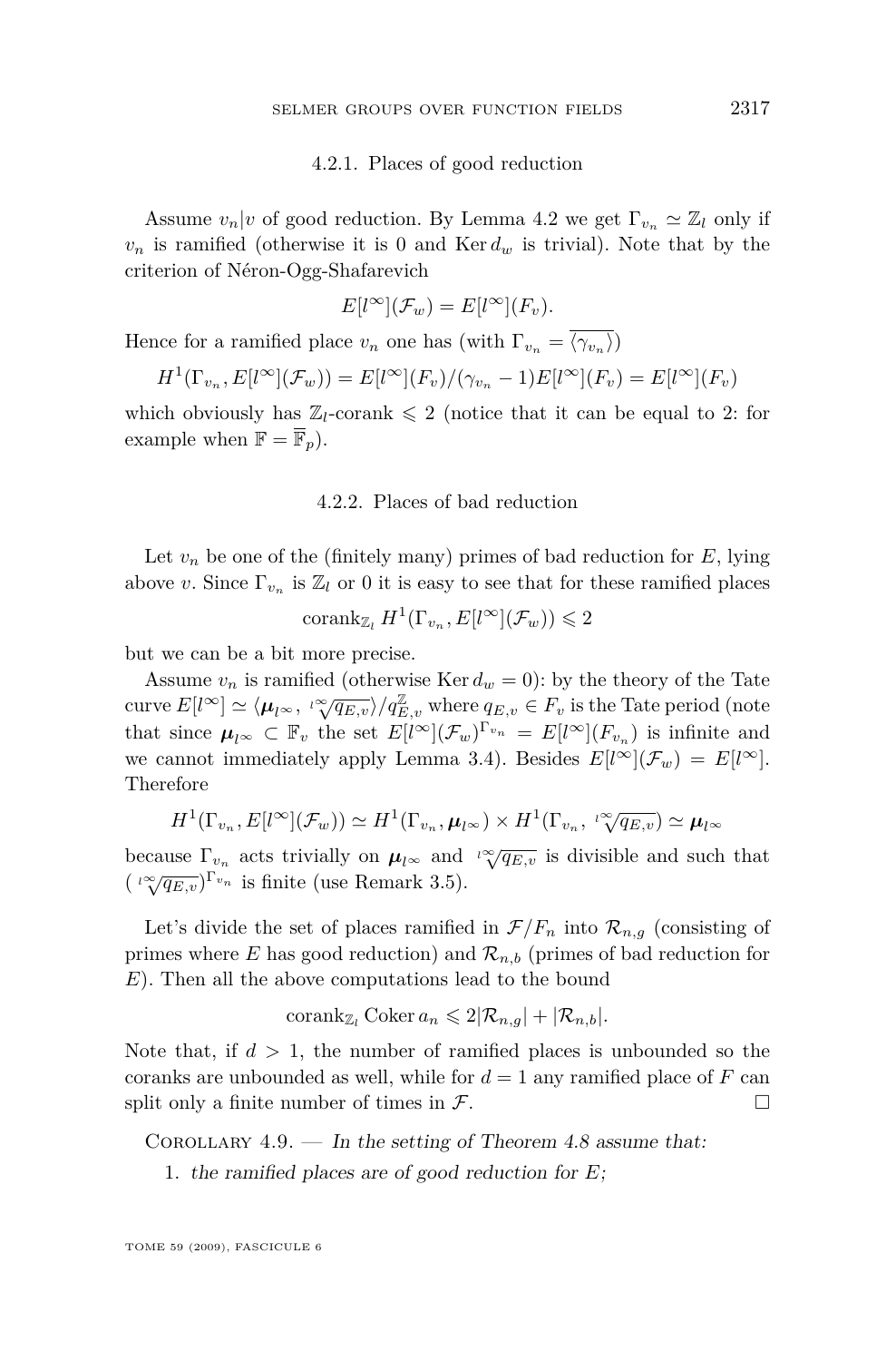2.  $E[l^{\infty}](F_v)$  is finite for any ramified place *v*.

Then the natural maps  $\text{Sel}_{E}(F_n)$ *l*  $\rightarrow$   $\text{Sel}_{E}(\mathcal{F})_l^{\Gamma_n}$  have finite (and bounded) kernels and finite cokernels (of bounded order if  $d = 1$ ).

Proof. — Just observe that the hypotheses yield

$$
\operatorname{Ker} d_w = \begin{cases} 0 & \text{if } v_n \text{ is unramified} \\ E[l^{\infty}](F_v) & \text{otherwise} \end{cases}
$$

*.*

So one has  $|\text{Coker }a_n| \leqslant |E[l^{\infty}](\mathcal{F})|^{\frac{d(d-1)}{2}} \prod_{v_n \in \mathcal{R}_{n,g}} |E[l^{\infty}](F_v)|.$ 

Remark 4.10.

1. The assumption that only finitely many places ramify in  $\mathcal{F}/F$  is strictly necessary: see Example [A.2](#page-26-0) in the appendix.

2. Hypothesis 2 in Corollary [4.9](#page-17-0) is often satisfied. In case of good reduction, by the criterion of Néron-Ogg-Shafarevich, we have  $E[l^{\infty}](F_{v_n}) \simeq$  $E_{v_n}[l^{\infty}](\mathbb{F}_{v_n}) = E_{v_n}[l^{\infty}]^G$ , where  $G := \text{Gal}(\mathbb{F}_{v_n}(E_{v_n}[l^{\infty}])/\mathbb{F}_{v_n})$ . Let  $\mathbb{F}_q$  be the field of definition of  $E_{v_n}$  and put  $G_0 := \text{Gal}(\mathbb{F}_{v_n}(E_{v_n}[l^{\infty}])/\mathbb{F}_q)$ : as a quotient of *G*<sup>F</sup>*<sup>q</sup>* , *G*<sup>0</sup> is topologically generated by the Frobenius Frob*q*. We consider the embedding  $G_0 \hookrightarrow \text{Aut}(E_{v_n}[l^{\infty}]) \simeq GL_2(\mathbb{Z}_l)$ : it's easy to see that  $g \in G_0$  fixes a finite number of points iff it has not 1 as an eigenvalue. Assume that  $Gal(\mathbb{F}_{v_n}/\mathbb{F}_q) \simeq \mathbb{Z}_l$ , so that if  $G_0$  has a prime-to-*l* part, it must be *G*: in particular  $G \neq \{1\}$  if the order of Frob<sub>q</sub> in  $\text{Aut}(E_{v_n}[l])$  does not divide *l*. Suppose besides that  $\text{End}(E_{v_n})$  is an order  $\mathcal{O}$  in a quadratic imaginary field *K*: then  $Frob_q$  lies in  $End(E_{v_n}) - \mathbb{Z}$  and it has eigenvalues  $\{x, x^{\tau}\}, \tau$  a generator of  $Gal(K/\mathbb{Q})$ .<sup>(1)</sup> It follows that any  $g \in G_0$  has eigenvalues  $\{y, y^{\tau}\}\)$  for some  $y \in \overline{\langle x \rangle} \subset (\mathcal{O} \otimes \mathbb{Z}_l)^*$ : in particular, if *l* is not split in  $K$ ,  $y = 1$  implies that  $g$  is the identity.

Let *B* be a cofinitely generated discrete  $\mathbb{Z}_l$ -module with a continuous Γ action and denote  $h_i(B)$  the number of generators of  $H^i(\Gamma, B)$  ( $i = 1, 2$ ). The same induction argument as in Lemma [3.4](#page-9-0) shows that if *b* is the number of generators of *B* then

$$
h_1(B) \leq d b
$$
 and  $h_2(B) \leq \frac{d(d-1)}{2} b$ .

One immediately finds the following corollaries (with identical proofs, so we only provide the first one).

COROLLARY 4.11. — In the setting (and with the notations) of The-orem [4.5](#page-13-0) (and the subsequent remarks)  $\text{Sel}_{E}(\mathcal{F})^{\vee}$  is a finitely generated

<sup>&</sup>lt;sup>(1)</sup> We are just asking that  $E_{v_n}$  is not supersingular: see [\[20,](#page-27-0) V.3].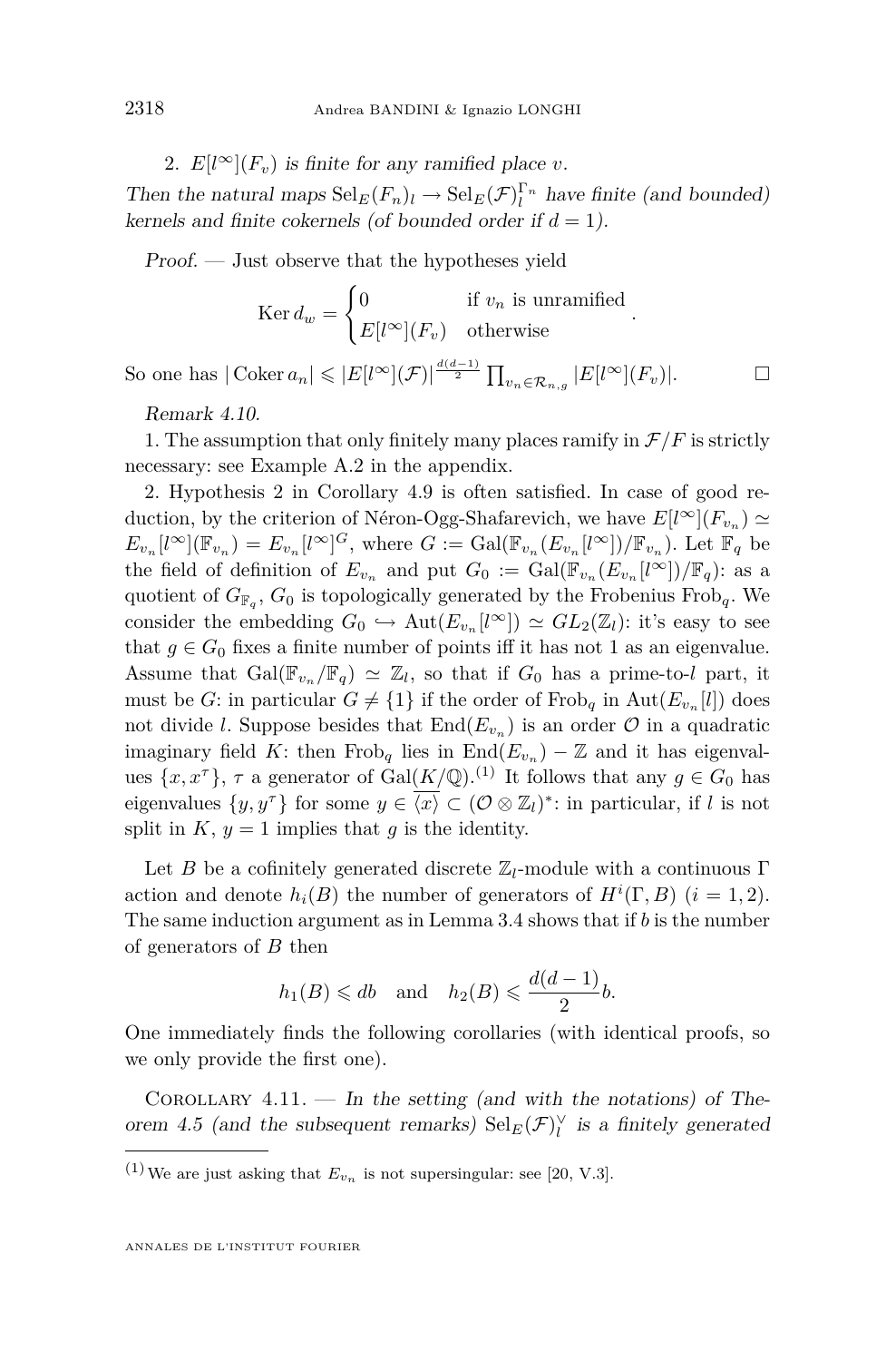<span id="page-19-0"></span>Λ-module and

$$
\operatorname{rank}_{\Lambda} \operatorname{Sel}_E(\mathcal{F})_l^{\vee} \leq \operatorname{corank}_{\mathbb{Z}_l} \operatorname{Sel}_E(F)_l + |\mathcal{R}_i|.
$$

Moreover if  $\text{Sel}_{E}(F)$ *l* is finite then  $\text{Sel}_{E}(\mathcal{F})^{\vee}$  is  $\Lambda$ -torsion.

This answers the analog of Question 1 and (some cases of) 2 in [\[23\]](#page-27-0).

COROLLARY  $4.12.$  — In the setting (and with the notations) of Theorem  $4.8 \text{ Sel}_E(\mathcal{F})_l^{\vee}$  $4.8 \text{ Sel}_E(\mathcal{F})_l^{\vee}$  is a finitely generated  $\Lambda$ -module. Moreover

 $\text{rank}_{\Lambda} \text{Sel}_{E}(\mathcal{F})_{l}^{\vee} \leqslant \text{corank}_{\mathbb{Z}_{l}} \text{Sel}_{E}(F)_{l} + 2|\mathcal{R}_{g}| + |\mathcal{R}_{b}| + h_{2}(E[l^{\infty}](\mathcal{F})),$ 

where  $\mathcal{R}_q$  (resp.  $\mathcal{R}_b$ ) is the set of ramified places of *F* of good (resp. bad) reduction for *E* and, obviously,  $h_2(E[*l*<sup>\infty</sup>](\mathcal{F})) \leq d(d-1)$ .

COROLLARY 4.13. — In the setting of Corollary [4.9,](#page-17-0) if  $\text{Sel}_E(F)_l$  is finite then  $\text{Sel}_{E}(\mathcal{F})^{\vee}_{l}$  is a finitely generated torsion  $\Lambda$ -module.

Proof. — Let *S* be the Pontrjagin dual of  $\text{Sel}_{E}(\mathcal{F})_l$  and let *I* be the augmentation ideal of  $\Lambda$ . The quotient  $S/IS$  is dual to  $\text{Sel}_{E}(\mathcal{F})_{l}^{\Gamma}$  which is cofinitely generated (resp. finite) by Theorem [4.5](#page-13-0) (resp. and the hypothesis on  $\text{Sel}_E(F)_l$ ). Therefore Theorem [3.6](#page-10-0) yields the corollary. For the bound on the rank just use the exact sequences

$$
Sel_E(F)_l \to Sel_E(\mathcal{F})_l^{\Gamma} \to \mathrm{Coker} \, a_0,
$$
  
 
$$
\mathrm{Ker} \, c_0 \to \mathrm{Coker} \, a_0 \to \mathrm{Coker} \, b_0 = 0
$$

and recall Remarks [4.6](#page-15-0) and [4.7.](#page-15-0)

Remark 4.14. — For a computation of rank<sub>Λ</sub> *S* in the case  $\mathbb{F} = \overline{\mathbb{F}}_p$  see [\[4,](#page-26-0) Propositions 2.5 and 3.4].

#### **4.3. Applications**

As well known, in case  $d = 1$  the structure of the dual of Selmer groups can be used to control the growth of Mordell-Weil ranks in the tower of extensions between  $F$  and  $\mathcal F$  and to formulate an "Iwasawa Main Conjecture".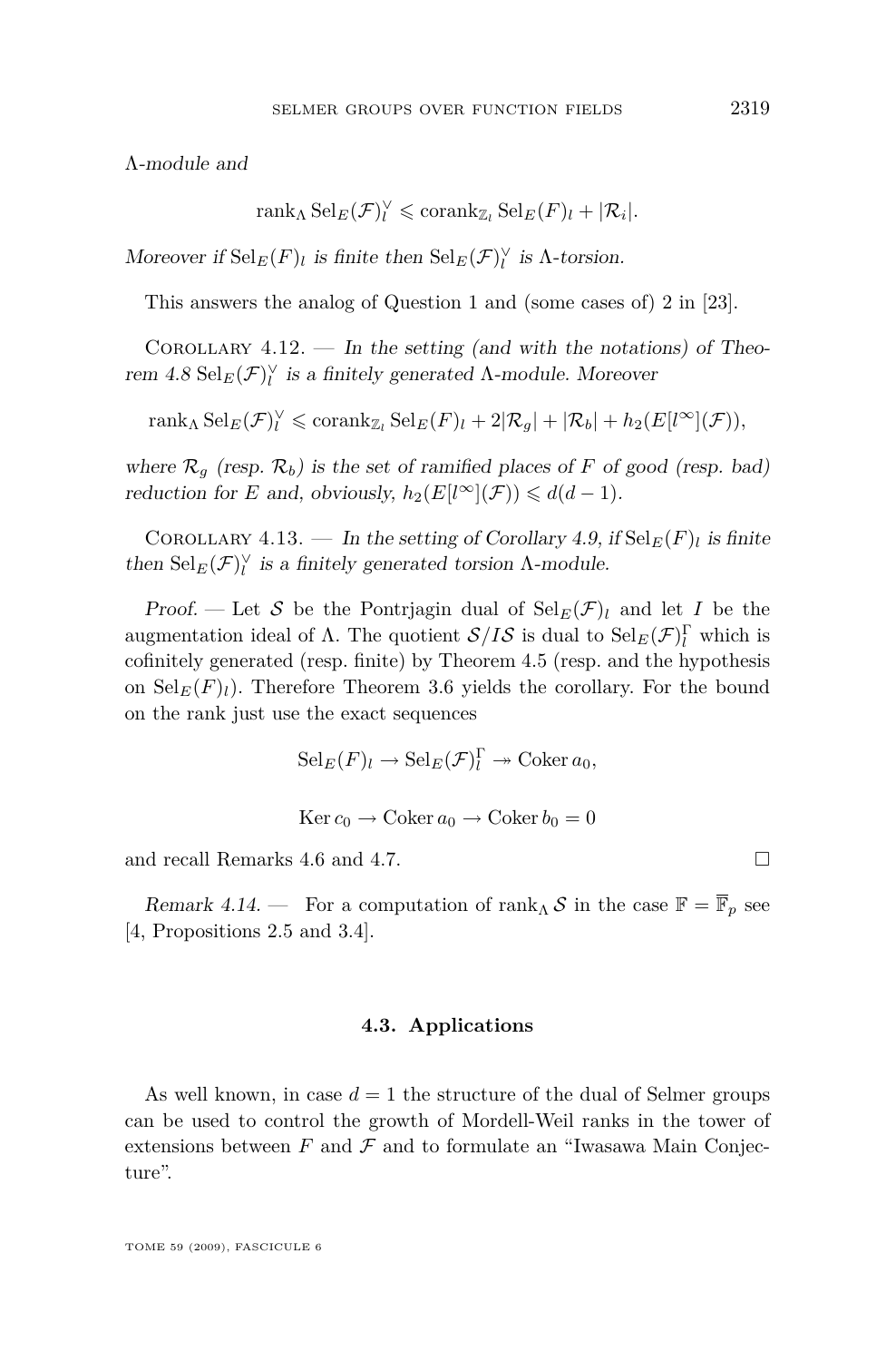#### 4.3.1. Mordell-Weil ranks

<span id="page-20-0"></span>In [\[19,](#page-27-0) Theorem 1.1] Shioda proves that the group  $E(F)$  is finitely generated for any function field *F* with algebraically closed constant field (of course this covers the case of the  $\mathbb{Z}_l$ -extension  $\mathbb{F}_p^{(l)}F$  as well). Our Corol-lary [4.13](#page-19-0) provides a new family of extensions for which  $E(\mathcal{F})$  is finitely generated.

COROLLARY 4.15. — In the setting of Corollary [4.9](#page-17-0) assume that  $\mathcal{F}/F$  is a  $\mathbb{Z}_l$ -extension and that  $\text{Sel}_E(F)_l$  is finite. Then  $E(\mathcal{F})$  is finitely generated.

Proof. — (More details can be found in [\[7,](#page-26-0) Theorem 1.3 and Corollary 4.9.) Let S be the dual of  $\text{Sel}_{E}(\mathcal{F})$ *l*: by Corollary [4.13,](#page-19-0) S is a finitely generated torsion Λ-module. By the well-known structure theorem for such modules there is a pseudo-isomorphism

$$
\mathcal{S} \sim \bigoplus_{i=1}^s \mathbb{Z}_l[[T]]/(f_i^{e_i}).
$$

Let  $\lambda = \deg \prod f_i^{e_i}$ : then  $\text{rank}_{\mathbb{Z}_l} \mathcal{S} = \lambda$  and, taking duals, one gets

 $(\text{Sel}_E(\mathcal{F})_l)_{\text{div}} \simeq (\mathbb{Q}_l/\mathbb{Z}_l)^{\lambda}.$ 

By Corollary [4.9,](#page-17-0) for any *n*, one has

$$
(\mathrm{Sel}_E(F_n)_l)_{\mathrm{div}} \simeq (\mathbb{Q}_l/\mathbb{Z}_l)^{t_n} \text{ with } t_n \leq \lambda.
$$

Hence

$$
(\mathbb{Q}_l/\mathbb{Z}_l)^{\text{rank }E(F_n)} \simeq E(F_n) \otimes \mathbb{Q}_l/\mathbb{Z}_l \hookrightarrow (\text{Sel}_E(F_n)_l)_{\text{div}}
$$

yields rank  $E(F_n) \leq t_n \leq \lambda$  for any *n*, *i.e.*, such ranks are bounded.

Choose *m* such that rank  $E(F_m)$  is maximal and let  $t = |E(\mathcal{F})_{\text{tor}}|$ . Using the fact that  $E(\mathcal{F})/E(F_m)$  is a torsion group one proves that  $tP \in$  $E(F_m)$  for all  $P \in E(\mathcal{F})$  and multiplication by *t* gives a homomorphism  $\varphi_t: E(\mathcal{F}) \to E(F_m)$  whose image is finitely generated and whose kernel is the finite group  $E(\mathcal{F})_{\text{tor}}$ . Hence  $E(\mathcal{F})$  is indeed finitely generated.

#### 4.3.2. Iwasawa Main Conjecture

When *F* is a global field (and, necessarily,  $d = 1$  and  $\mathcal{F} = \mathbb{F}_p^{(l)} F$ ), our control theorem may be used, as classically, as a first step towards the algebraic side for a Main Conjecture. As for the analytic side, the best candidate we know of has been provided by Pál. In [\[16\]](#page-27-0), he constructs an element  $\mathcal{L}_{\infty}(E)$  in the Iwasawa algebra  $\mathbb{Z}[[G_{\infty}]] \otimes \mathbb{Q}$  (where  $G_{\infty}$  is the Galois group of the maximal abelian extension of *F* unramified outside a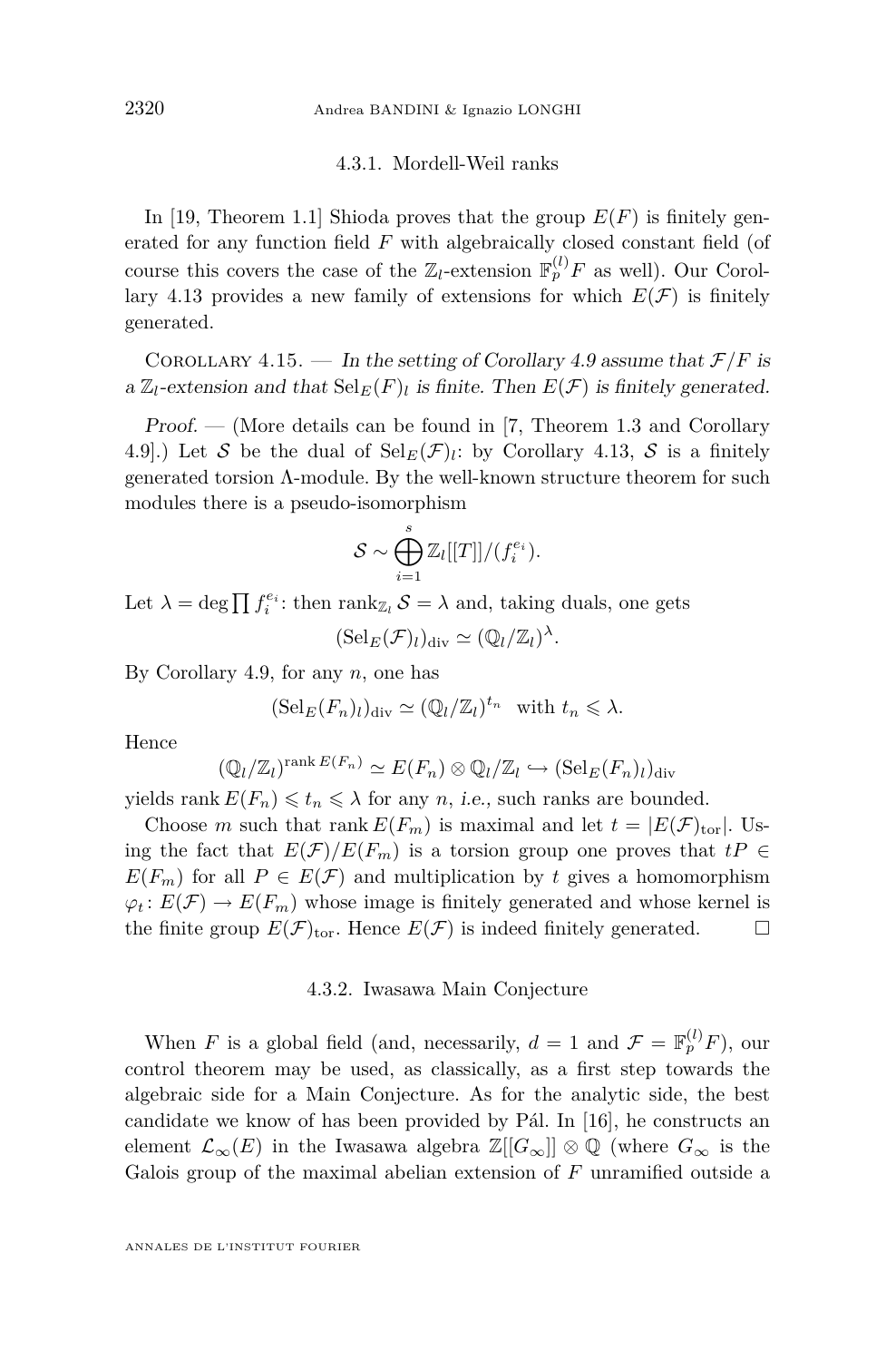<span id="page-21-0"></span>fixed place where *E* has split multiplicative reduction). He is then able to prove an interpolation formula connecting  $\mathcal{L}_{\infty}(E)$  to a special value of the classical Hasse-Weil *L*-function of *E* ([\[16,](#page-27-0) Theorem 1.6]). Now, since Γ is a quotient of  $G_{\infty}$ , there is a natural map  $\pi: \mathbb{Z}[[G_{\infty}]] \otimes \mathbb{Q} \to \mathbb{Z}_l[[\Gamma]] \otimes \mathbb{Q}$ . The element  $\mathcal{L}_{\Gamma}(E) := \pi(\mathcal{L}_{\infty}(E))$  would then be a natural candidate for a generator of the characteristic ideal of  $\operatorname{Sel}_{E}(\mathcal{F})_{l}^{\vee}$ .

Support for such a conjecture comes from recent work of Trihan [\[23\]](#page-27-0). By means of techniques of syntomic cohomology, he is able to prove an Iwasawa Main Conjecture for a semistable abelian variety *A/F* and the  $\mathbb{Z}_p$ -extension  $F_{\infty}^{(p)} := \mathbb{F}_p^{(p)} F$  [\[23,](#page-27-0) Theorem 1.4]. It is not known yet what is the relation (if any) between Pal's  $\mathcal{L}_{\infty}(E)$  and Trihan's  $\mathcal{L}_{A/F_{\infty}^{(p)}}$  (but see [\[23,](#page-27-0) Remark 3.2]).

We also remark that Ochiai and Trihan [\[15\]](#page-27-0) are able to prove that their Selmer dual is always torsion (a necessary condition to have a non-zero characteristic ideal). So one expects the analog to be true for our  $\operatorname{Sel}_{E}(\mathcal{F})^{\vee}_{l}$ as well.

#### **4.4.** The case  $r \neq l, p$

The *r*-part of Selmer groups behaves well in a  $\mathbb{Z}_l^d\text{-extension: indeed it is$ easy to see that

THEOREM 4.16. — The natural maps  $\text{Sel}_E(F_n)_r \to \text{Sel}_E(\mathcal{F})_r^{\Gamma_n}$  are isomorphisms.

Proof. — We use the same diagram of Theorem [4.5,](#page-13-0) only changing *l*torsion with *r*-torsion points (since  $r \neq p$  we can still use Galois cohomology). The proof goes on in the same way noting that

$$
\operatorname{Ker} b_n = H^1(\Gamma_n, E[r^\infty](\mathcal{F})) = 0,
$$
  

$$
\operatorname{Coker} b_n \subseteq H^2(\Gamma_n, E[r^\infty](\mathcal{F})) = 0,
$$
  

$$
\operatorname{Ker} d_w = H^1(\Gamma_{v_n}, E[r^\infty](\mathcal{F}_w)) = 0
$$

because  $E[r^{\infty}](\mathcal{F})$  and  $E[r^{\infty}](\mathcal{F}_w)$  are *r*-primary while  $\Gamma_n$  and  $\Gamma_{v_n}$  are pro-*l*-groups.

The consequences of this theorem on the structure of  $\text{Sel}_{E}(\mathcal{F})_r$  as a  $\mathbb{Z}_r[[\Gamma]]$ -module will be given in the next section together with the results on  $\operatorname{Sel}_E(\mathcal{F})_p$  (see Corollary [5.3\)](#page-24-0).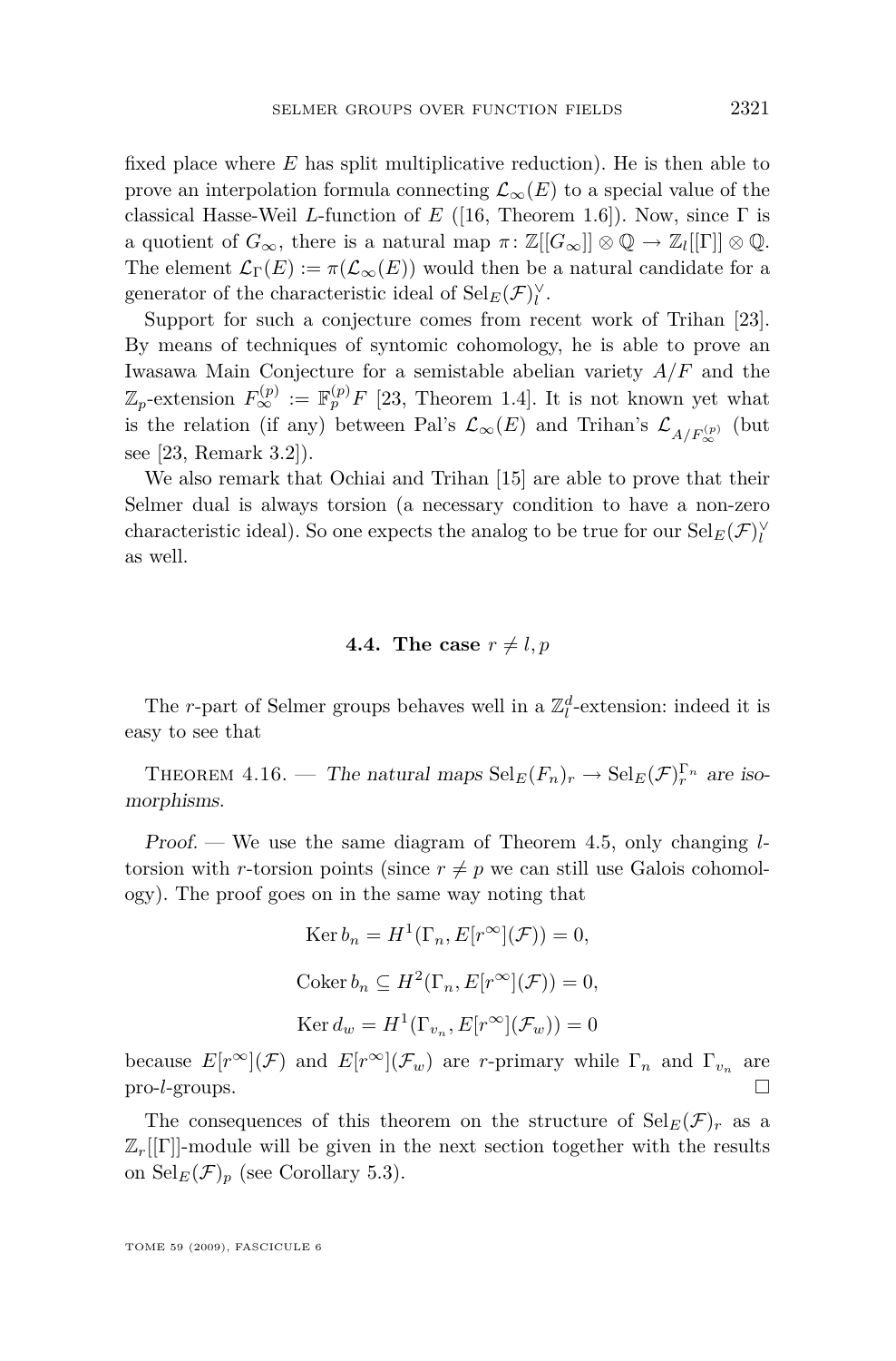#### **5.** Control theorem for  $\text{Sel}_E(\mathcal{F})_p$

<span id="page-22-0"></span>In this section we shall work with the *p*-torsion; so we need flat cohomology, as explained in section [2.2,](#page-5-0) and we shall follow the notations given there.

As before, it is convenient to write  $\mathcal{F} = \bigcup F_n$  with  $F_n/F$  finite and  $F_n \subset F_{n+1}.$ 

THEOREM 5.1. — The natural maps  $\text{Sel}_E(F_n)_p \longrightarrow \text{Sel}_E(\mathcal{F})_p^{\Gamma_n}$  are isomorphisms.

Proof. — We start by fixing the notations which will be used throughout the proof.

Let  $X_n := \operatorname{Spec} F_n$ ,  $\mathcal{X} := \operatorname{Spec} \mathcal{F}$ ,  $X_{v_n} := \operatorname{Spec} F_{v_n}$  and  $\mathcal{X}_w := \operatorname{Spec} \mathcal{F}_w$ . To ease notations, let

$$
\mathcal{G}(X_n) := \mathrm{Im}\bigg\{H^1_{fl}(X_n, E[p^\infty]) \to \prod_{v_n \in \mathcal{M}_{F_n}} H^1_{fl}(X_{v_n}, E[p^\infty]) / \mathrm{Im} \,\kappa_{v_n}\bigg\}
$$

(analogous definition for  $\mathcal{G}(\mathcal{X})$ ).

Just like in the previous section we have a diagram

$$
\operatorname{Sel}_E(F_n)_p \xrightarrow{\smile} H^1_{fl}(X_n, E[p^\infty]) \longrightarrow {\mathcal G}(X_n)
$$
\n
$$
\downarrow_{a_n} \qquad \qquad \downarrow_{b_n} \qquad \qquad \downarrow_{c_n}
$$
\n
$$
\operatorname{Sel}_E(\mathcal{F})_p^{\Gamma_n} \xrightarrow{\smile} H^1_{fl}(\mathcal{X}, E[p^\infty])^{\Gamma_n} \longrightarrow {\mathcal G}(\mathcal{X}).
$$

#### 5.1. The map  $b_n$ .

The map  $\mathcal{X} \to X_n$  is a Galois covering with Galois group  $\Gamma_n$ . In this context the Hochschild-Serre spectral sequence holds by [\[11,](#page-26-0) III.2.21 a),b) and III.1.17 d)]. Therefore one has an exact sequence

$$
H^1(\Gamma_n, E[p^{\infty}](\mathcal{F})) \hookrightarrow H^1_{fl}(X_n, E[p^{\infty}]) \to H^1_{fl}(\mathcal{X}, E[p^{\infty}])^{\Gamma_n}
$$

$$
\to H^2(\Gamma_n, E[p^{\infty}](\mathcal{F}))
$$

which fits in the diagram above (note that the first and last elements are Galois cohomology groups).

Since  $E[p^{\infty}](\mathcal{F})$  is a finite *p*-primary group (by Lemma [3.2\)](#page-7-0) and  $\Gamma_n$  is a pro-*l*-group, one has

$$
H^i(\Gamma_n, E[p^\infty](\mathcal{F})) = 0 \quad (i = 1, 2)
$$

and  $\text{Ker } b_n = \text{Coker } b_n = 0$  as well.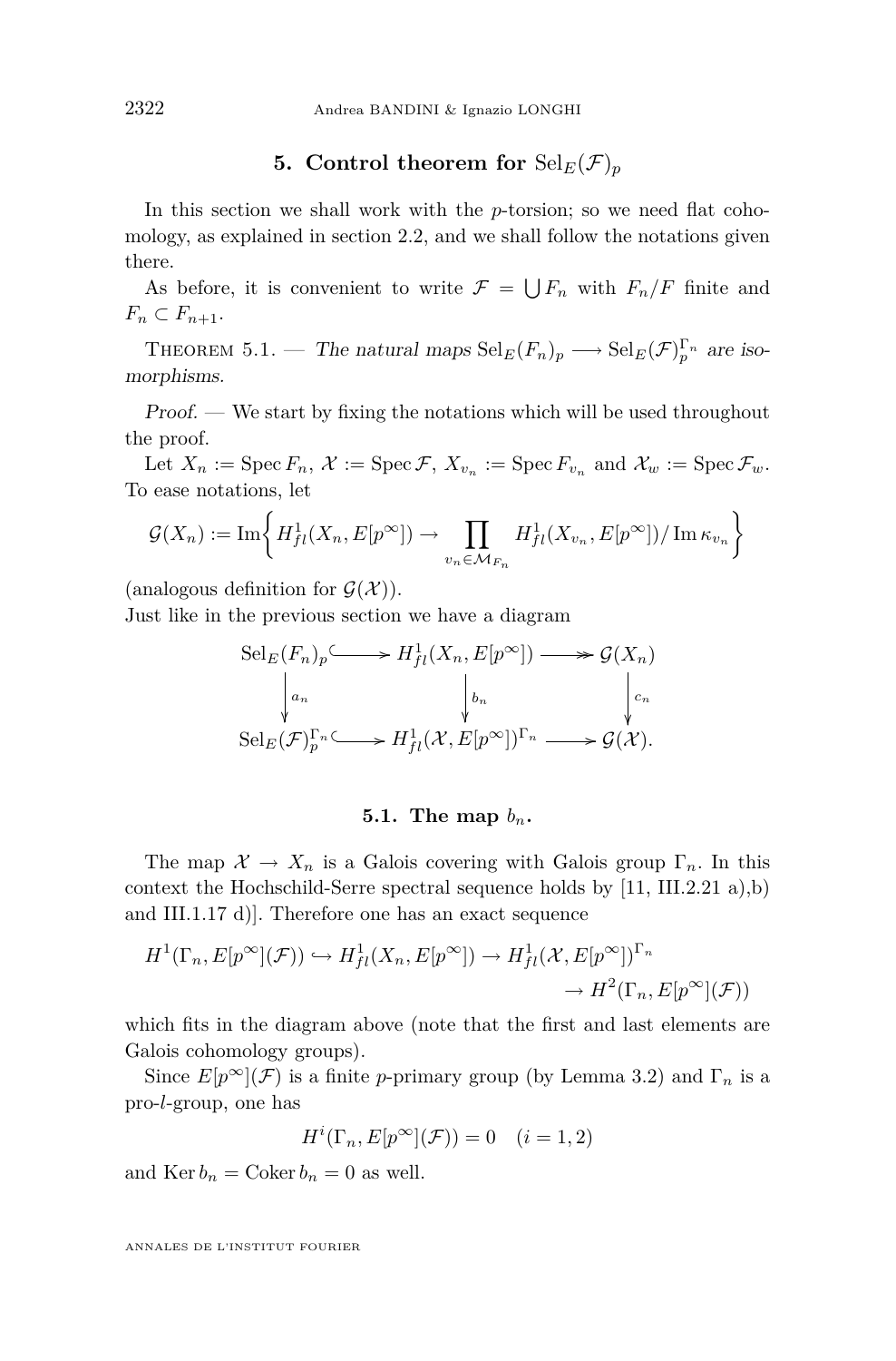#### 5.2. The map  $c_n$ .

First of all we note that  $\text{Ker } c_n$  embeds into the kernel of the map

$$
d_n: \prod_{v_n \in \mathcal{M}_{F_n}} H^1_{fl}(X_{v_n}, E[p^{\infty}]) / \operatorname{Im} \kappa_{v_n} \longrightarrow \prod_{w \in \mathcal{M}_{F}} H^1_{fl}(\mathcal{X}_w, E[p^{\infty}]) / \operatorname{Im} \kappa_w
$$

and we only consider the maps

$$
d_w: H^1_{fl}(X_{v_n}, E[p^{\infty}]) / \operatorname{Im} \kappa_{v_n} \longrightarrow H^1_{fl}(\mathcal{X}_w, E[p^{\infty}]) / \operatorname{Im} \kappa_w
$$

separately. Observe that:

- **1.** for any  $v_n$  there are as many maps  $d_w$  as many primes  $w$  of  $\mathcal F$ dividing  $v_n$  but all these maps have isomorphic kernels;
- 2. Ker  $c_n \subseteq \prod_{v_n \in \mathcal{M}_{F_n}} \bigcap_{w \mid v_n} \text{Ker } d_w$ .

The Kummer exact sequence yields a diagram

$$
H^1_{fl}(X_{v_n}, E[p^{\infty}]) / \operatorname{Im} \kappa_{v_n} \longrightarrow H^1_{fl}(X_{v_n}, E)[p^{\infty}]
$$

$$
\downarrow d_w \qquad \qquad \downarrow h_w
$$

$$
H^1_{fl}(\mathcal{X}_w, E[p^{\infty}]) / \operatorname{Im} \kappa_w \longrightarrow H^1_{fl}(\mathcal{X}_w, E)[p^{\infty}].
$$

Again  $\mathcal{X}_w \to \mathcal{X}_{v_n}$  is a Galois covering so the Hochschild-Serre spectral sequence implies

$$
\operatorname{Ker} d_w \hookrightarrow \operatorname{Ker} h_w \simeq H^1(\Gamma_{v_n}, E(\mathcal{F}_w))[p^\infty] = \varinjlim_{\overrightarrow{k}} H^1(\Gamma_{v_n}, E(\mathcal{F}_w))[p^k].
$$

But  $H^1(\Gamma_{v_n}, E(\mathcal{F}_w))[p^k] = 0$  because it consists of the  $p^k$ -torsion of the cohomology of a pro-*l*-group.

This yields Ker  $c_n = 0$  and therefore  $a_n$  is an isomorphism.

#### **5.3. Structure of**  $\text{Sel}_E(\mathcal{F})_r$  for  $r \neq l$ .

The Selmer groups  $\text{Sel}_{E}(\mathcal{F})_r$  are modules over the ring  $\mathbb{Z}_r[[\Gamma]]$  and, to apply the generalized Nakayama's Lemma of [\[1\]](#page-26-0) (i.e., Theorem [3.6](#page-10-0) above), we need an ideal *J* of  $\mathbb{Z}_r[[\Gamma]]$  such that  $J^n \to 0$ . The classical augmentation ideal *I* does not verify this condition since  $I = I^2$  (see [\[2,](#page-26-0) Lemma 3.7]).

Anyway we can use the ideal *rI* to obtain a partial description of  $Sel_E(\mathcal{F})_r$ . We need the following (detailed proof in [\[2,](#page-26-0) Lemma 3.8]).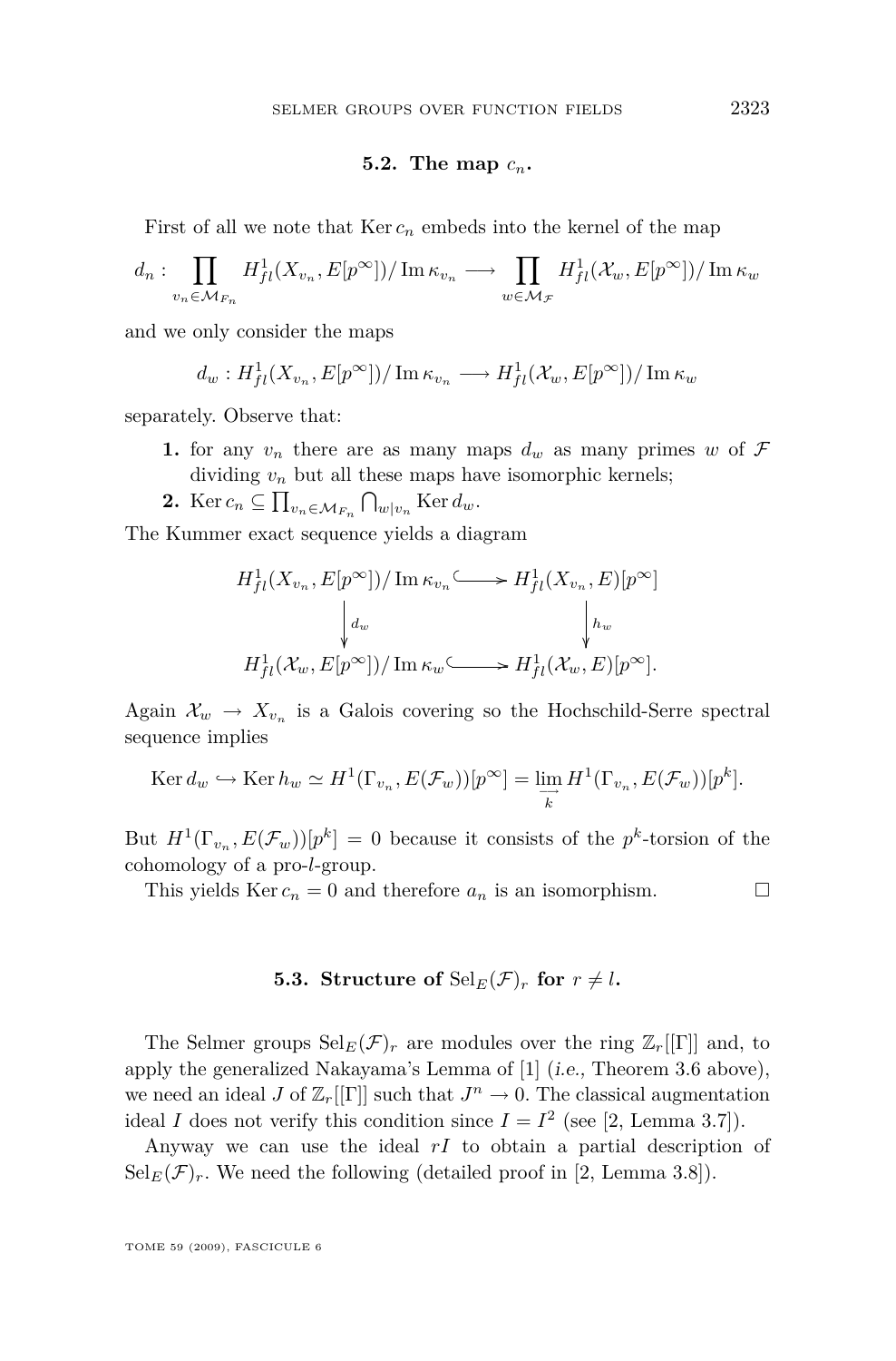<span id="page-24-0"></span>LEMMA 5.2. — Let *M* be a discrete  $\mathbb{Z}_r[[\Gamma]]$ -module and  $m_r : M \to M$ the multiplication by *r*. Then

$$
M^\vee/rIM^\vee\simeq (m_r^{-1}(M^\Gamma))^\vee=(M^\Gamma+M[r])^\vee
$$

(where  $M[r]$  is the *r*-torsion of  $M$ ).

Proof. — Let  $N = M^{\vee}$  so that *N* is a  $\mathbb{Z}_r[[\Gamma]]$ -module. Via the dual of the natural projection map  $\pi : N \rightarrow N/rIN$  one sees that

$$
(N/rIN)^{\vee} \simeq m_r^{-1}((N^{\vee})^{\Gamma}),
$$

which yields

$$
M^{\vee}/rIM^{\vee} \simeq (m_r^{-1}(M^{\Gamma}))^{\vee}.
$$

Since  $H^1(\Gamma, M[r]) = 0$  one has  $m_r(M)^{\Gamma} = m_r(M^{\Gamma})$  and can conclude noting that

$$
m_r^{-1}(M^{\Gamma}) = m_r^{-1}(m_r(M^{\Gamma})) = M^{\Gamma} + M[r].
$$

COROLLARY 5.3. — Assume that both  $\text{Sel}_E(F)_r$  and  $\text{Sel}_E(\mathcal{F})_r[r]$  are finite. Then  $\operatorname{Sel}_E(\mathcal{F})_r^{\vee}$  is a finitely generated  $\mathbb{Z}_r[[\Gamma]]$ -module.

Proof. — By the previous lemma with  $M = \text{Sel}_E(\mathcal{F})_r$  one has

$$
\mathrm{Sel}_{E}(\mathcal{F})_{r}^{\vee}/rI\,\mathrm{Sel}_{E}(\mathcal{F})_{r}^{\vee} \simeq (\mathrm{Sel}_{E}(\mathcal{F})_{r}^{\Gamma} + \mathrm{Sel}_{E}(\mathcal{F})_{r}[r])^{\vee}
$$

so this quotient is finite by hypothesis and Theorems [4.16](#page-21-0) or [5.1.](#page-22-0) Then Theorem [3.6](#page-10-0) yields our corollary.

In the corollary it would be enough to assume that  $\text{Sel}_E(F)_r$  and  $\text{Sel}_E(\mathcal{F})_r[r]$  are cofinitely generated modules over  $\mathbb{Z}_r[[\Gamma]]/rI\mathbb{Z}_r[[\Gamma]]$ . Unfortunately even with the stronger assumption of finiteness we can't go further (i.e., we are not able to see whether  $\operatorname{Sel}_E(\mathcal{F})_r^{\vee}$  is a torsion  $\mathbb{Z}_r[[\Gamma]]$ -module or not) due to our lack of understanding of the structure of Z*r*[[Γ]]-modules even for simpler  $\Gamma$ 's like for example  $\Gamma \simeq \mathbb{Z}_l$ .

#### **Appendix A.** Z*l***-extensions of a field**

Let *F* be a field, on which we assume only that  $\mu_{l^{\infty}} \subset F$ , with  $l \neq$  $char(F)$  a prime. Everything is taking place in a fixed separable closure  $F^{\text{sep}}$ . The goal is to describe the set of all  $\mathbb{Z}_l^d$ -extensions of *F* in  $F^{\text{sep}}$ .

Define  $\widehat{F^*}$  as the *l*-adic completion of  $F^*$ : that is,  $\widehat{F^*} := \lim_{\leftarrow} F^* / (F^*)^{l^n}$ . This is a topological  $\mathbb{Z}_l$ -module (each quotient  $F^*/(F^*)^{l^n}$  is given the discrete topology) and the natural map  $F^* \to \widehat{F^*}$  has dense image.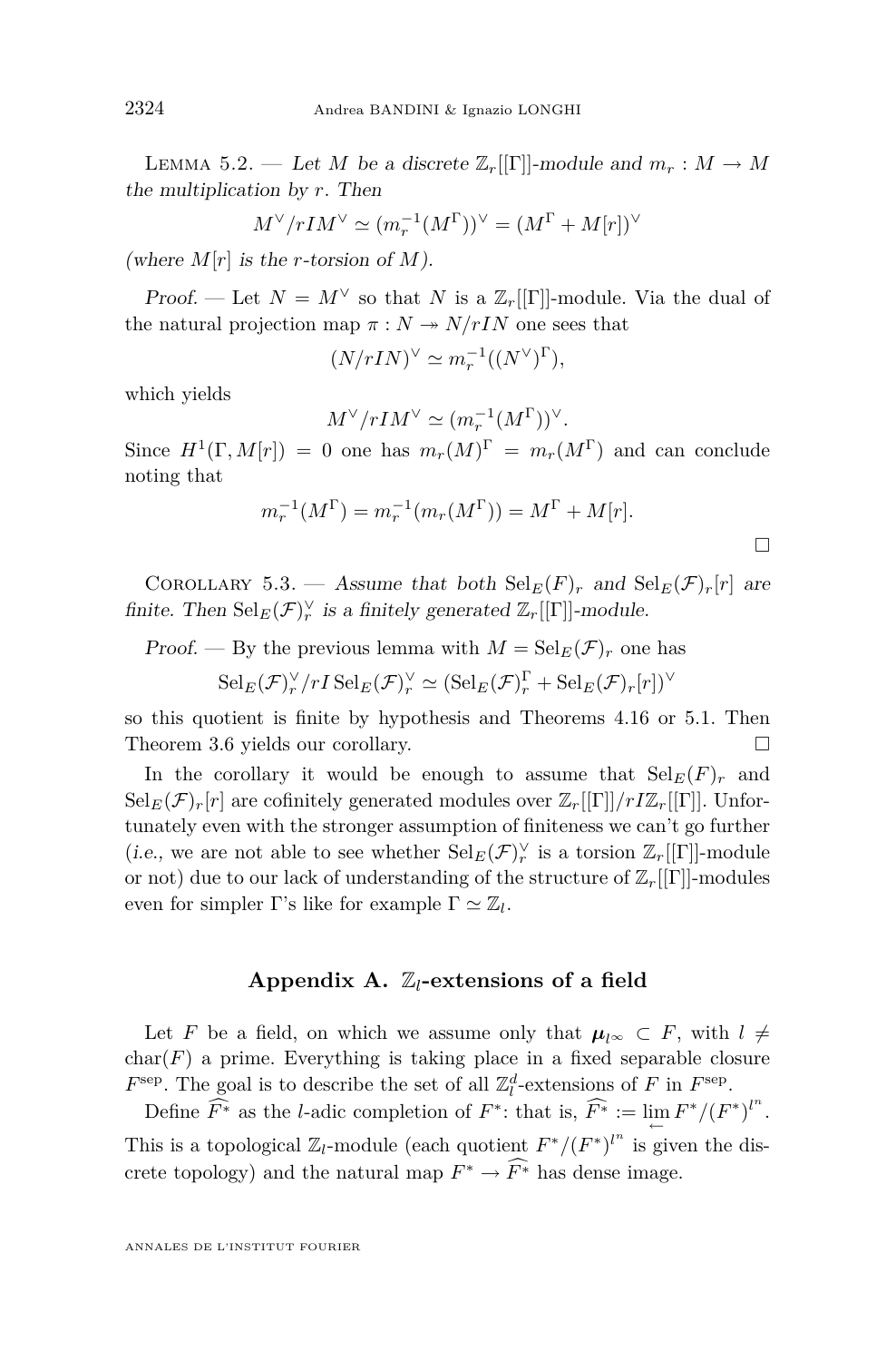Let  $V := \mathbb{Q}_l \otimes_{\mathbb{Z}_l} \widehat{F^*}$ . Then *V* is a topological  $\mathbb{Q}_l$ -vector space, complete and locally convex, with a distinguished lattice  $\widehat{F^*}$  (more precisely, *V* is a Banach space over  $\mathbb{Q}_l$ , with the norm induced by taking  $\widehat{F^*}$  as unit ball). The natural map  $\widehat{F^*} \to V$  is an injection.

The reader is reminded that, if *W* is a vector space, the Grassmannian  $Grass_d(W) \subset \mathbb{P}(\Lambda^d W)$  is the set of all *d*-dimensional subspaces of W.

THEOREM A.1. — The set of  $\mathbb{Z}_l^d$ -extensions of *F* is in bijection with  $Grass_d(V)$ .

Proof. — By the assumption on  $\mu_{l^{\infty}}$ , we have that  $\mathbb{Z}_{l}(1) := \lim_{\leftarrow} \mu_{l^n}$  is isomorphic to  $\mathbb{Z}_l$  as  $G_F$ -module. Hence a  $\mathbb{Z}_l^d$ -extension  $\mathcal{F}/F$  is uniquely determined by the kernel of a continuous homomorphism  $G_F \to \mathbb{Z}_l(1)^d$ with image a rank *d* submodule  $(\mathbb{Z}_l(1))$  is given the profinite topology).

We have

$$
\text{Hom}_{\text{cont}}(G_F, \mathbb{Z}_l(1)^d) \simeq \text{Hom}_{\text{cont}}(G_F, \mathbb{Z}_l(1))^d
$$

$$
\simeq \left(\lim_{\leftarrow} \text{Hom}(G_F, \mu_{l^n})\right)^d \simeq \widehat{F^*}^d
$$

where all isomorphisms<sup> $(2)$ </sup> are almost tautological but the last one, which comes from Hilbert 90 and the observation that the diagram

$$
F^*/(F^*)^{l^{n+1}} \longrightarrow \text{Hom}(G_F, \mu_{l^{n+1}})
$$
  

$$
\downarrow \qquad \qquad \downarrow
$$
  

$$
F^*/(F^*)^{l^n} \longrightarrow \text{Hom}(G_F, \mu_{l^n})
$$

commutes. Here, for any *n*, horizontal maps are the Kummer homomorphisms sending  $a \in F^*/(F^*)^{l^n}$  to  $\sigma \mapsto \frac{\sigma^{l^n}\sqrt{a}}{l^n\sqrt{a}}$  and the right-hand vertical map is induced by raising-to-*l*:  $\mu_{l^{n+1}} \rightarrow \mu_{l^n}$ .

That is, any continuous homomorphism  $G_F \to \mathbb{Z}_l(1)^d$  is of the form  $\langle \cdot, x \rangle = \lim \langle \cdot, x_n \rangle_n$  for some  $x = (x_{i,n}) \in \widehat{F^*}^d$ , where  $\langle \cdot, \cdot \rangle_n \colon G_F \times (F^*/(F^*)^{l^n})^d \to \mu_{l^n}^d$ 

is the *l*<sup>n</sup>th level Kummer pairing,  $\langle \sigma, y \rangle_n := \left( \frac{\sigma \, l \sqrt[n]{y_1}}{l \sqrt[n]{y_1}}, \ldots, \frac{\sigma \, l \sqrt[n]{y_d}}{l \sqrt[n]{y_d}} \right)$  $\frac{\sqrt{y_d}}{\sqrt{y_d}}$ ).

Let  $\mathcal{F}_x \subset F^{\text{sep}}$  be the fixed field of ker $\langle \cdot, x \rangle$  and  $B_x$  the closure of the subgroup of  $\widehat{F^*}$  generated by  $x_1, \ldots, x_d$ . It is well-known that  $F_{x,n}$  := *F*( $\iota_v^{\prime\prime}(\overline{x_{1,n}}, \ldots, \iota_v^{\prime\prime}(\overline{x_{d,n}}))$  is the fixed field of ker $\langle \cdot, x_n \rangle_n$  and that

$$
\mathrm{Gal}(F_{x,n}/F)\simeq G_F/\ker\langle \cdot, x_n\rangle_n
$$

<sup>&</sup>lt;sup>(2)</sup> These are isomorphisms of topological groups, giving to  $Hom_{cont}(G_F, \bullet)$  the compact open topology. Notice that since  $\mu_{l^n}$  is discrete so is also  $Hom(G_F, \mu_{l^n})$ .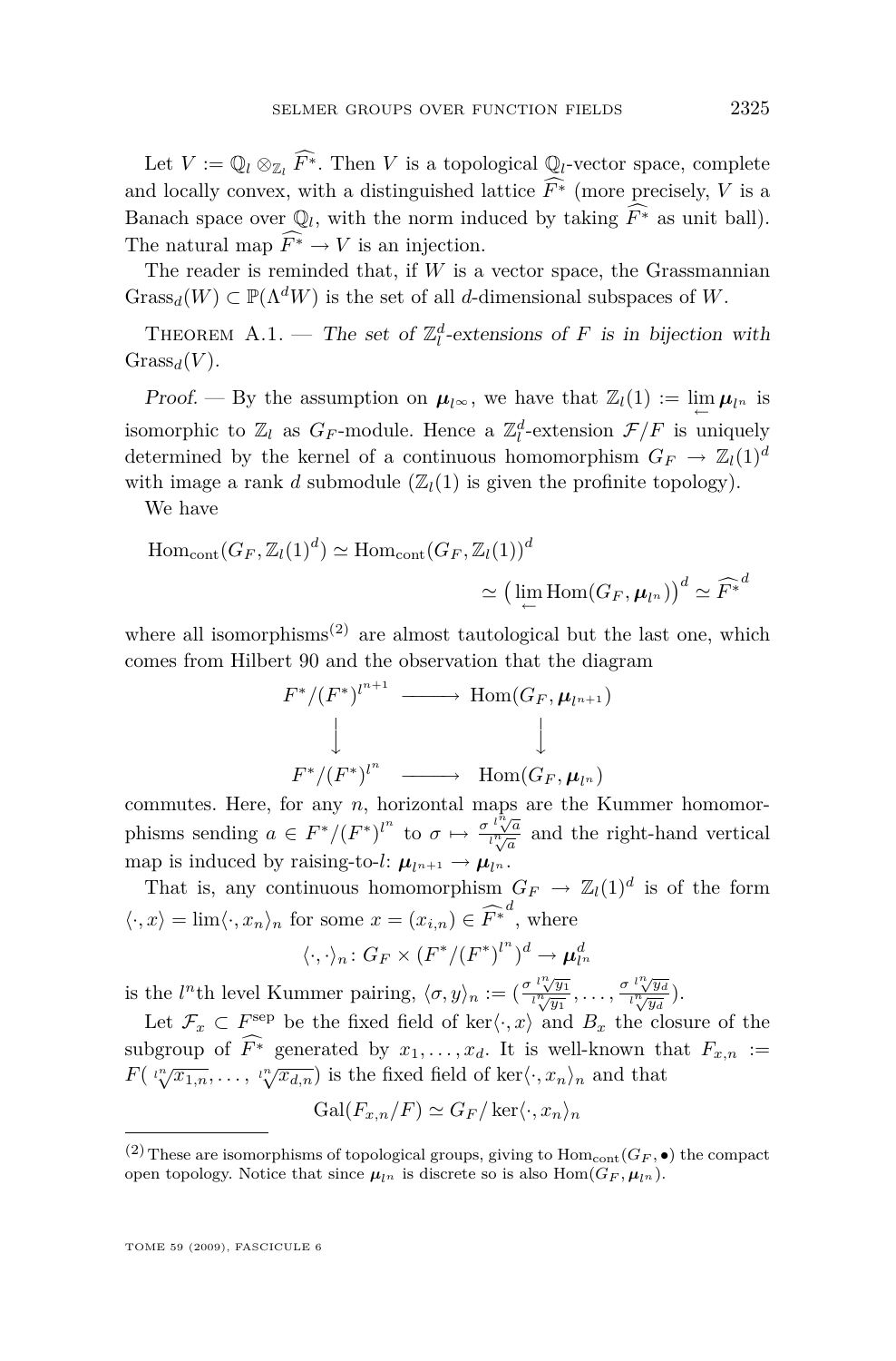<span id="page-26-0"></span>is the dual of  $B_x/(\widehat{F^*})^n$ . It follows that  $\mathcal{F}_x = \bigcup_n F_{x,n}$  (since ker $\langle \cdot, x \rangle =$  $\cap$ ker $\langle \cdot, x_n \rangle_n$  and that Gal( $\mathcal{F}_x/F$ ) is (non-canonically) isomorphic to *B<sub>x</sub>* ≥  $\lim_{\leftarrow} B_x / (\widehat{F^*})^{l^n}$  (because any finite abelian group is non-canonically isomorphic to its dual).

In the same way, one sees that  $\mathcal{F}_x = \mathcal{F}_y$  if and only if  $B_x \otimes \mathbb{Q}_l = B_y \otimes \mathbb{Q}_l$ . The theorem follows.

Example A.2. — Let  $F = \overline{\mathbb{F}}_p(T)$  and choose a family  $a_i \in \overline{\mathbb{F}}_p$ ,  $i \in \mathbb{N}$ and  $a_i \neq a_j$  if  $i \neq j$ . Put  $\pi_i := T + a_i$  and consider the sequence

$$
x_1 = \pi_1, x_2 = x_1 \pi_2^l, x_3 = x_2 \pi_3^{l^2} \cdots x_{n+1} = x_n \pi_{n+1}^{l^n}.
$$

The elements  $x_i$  provide a  $\mathbb{Z}_l$ -extension

$$
\mathcal{F}_x = \bigcup_{n \in \mathbb{N}} F\left(\sqrt[n^n]{x_n}\right)
$$

ramified at all the  $\pi_i$ 's.

#### BIBLIOGRAPHY

- [1] P. N. Balister & S. Howson, "Note on Nakayama's lemma for compact Λmodules", Asian J. Math. **1** (1997), no. 2, p. 224-229.
- [2] A. BANDINI & I. LONGHI, "Control theorems for elliptic curves over function fields", Int. J. Number Theory **5** (2009), no. 2, p. 229-256.
- [3] A. BANDINI, I. LONGHI & S. VIGNI, "Torsion points on elliptic curves over function fields and a theorem of Igusa", to appear on Expo. Math.
- [4] J. S. Ellenberg, "Selmer groups and Mordell-Weil groups of elliptic curves over towers of function fields", Compos. Math. **142** (2006), no. 5, p. 1215-1230.
- [5] L. A. FASTENBERG, "Mordell-Weil groups in procyclic extensions of a function field", Duke Math. J. **89** (1997), no. 2, p. 217-224.
- [6] R. Greenberg, "Iwasawa theory for elliptic curves", in Arithmetic theory of elliptic curves (Cetraro, 1997), Lecture Notes in Math., vol. 1716, Springer, Berlin, 1999, p. 51-144.
- [7] ——— , "Introduction to Iwasawa theory for elliptic curves", in Arithmetic algebraic geometry (Park City, UT, 1999), IAS/Park City Math. Ser., vol. 9, Amer. Math. Soc., Providence, RI, 2001, p. 407-464.
- [8] A. GROTHENDIECK, Revêtements étales et groupe fondamental (SGA 1), Documents Mathématiques (Paris), 3, Société Mathématique de France, Paris, 2003, xviii+327 pages.
- [9] J.-i. Igusa, "Fibre systems of Jacobian varieties. III. Fibre systems of elliptic curves", Amer. J. Math. **81** (1959), p. 453-476.
- [10] B. Mazur, "Rational points of abelian varieties with values in towers of number fields", Invent. Math. **18** (1972), p. 183-266.
- [11] J. S. Milne, Étale cohomology, Princeton Mathematical Series, vol. 33, Princeton University Press, Princeton, N.J., 1980, xiii+323 pages.
- [12] , "Jacobian varieties", in Arithmetic geometry (Storrs, Conn., 1984), Springer, New York, 1986, p. 167-212.